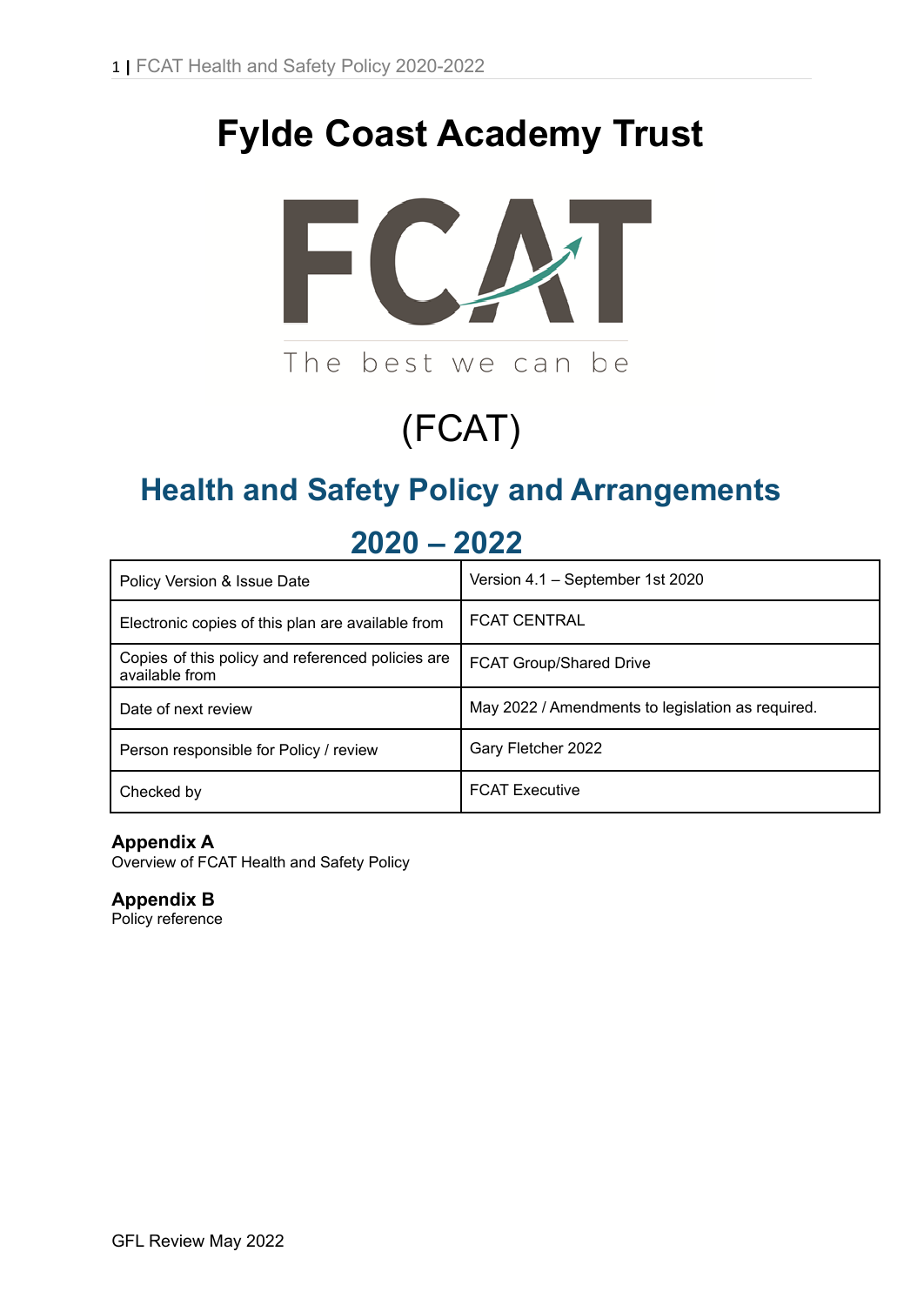# **Statement**

The legal requirement for a written safety policy is contained in Section 2(3) of the Health and Safety at Work Act 1974 which states –

"except in such cases as may be prescribed (fewer than 5 employees) it shall be the duty of every *employer to prepare and as often as may be appropriate revise a written statement of his general policy with respect to the health and safety at work of his employees and the organisation and* arrangements for the time being in force for carrying out the policy and to bring the statement and any *revision of it to the notice of all his employees."*

The Health and Safety at Work Act places duties in respect of health and safety on employers and employees and on each person who has to any extent the control of the School premises. The Management of Health and Safety at Work Regulations 1999 extend these duties in various respects.

Each and every member of staff of Fylde Coast Academy Trust (FCAT) and its academies must recognise that, under the acts, they have a personal responsibility for their own safety as well as for the safety of anyone who may be affected by their acts or omissions at work. They also have to co-operate, as far as is necessary, with their employer in fulfilling its duties under the Acts and supporting legislation as well as under this Health and Safety Policy and Arrangements. The Organisation and arrangements through which FCAT, the academy Local Council, the academy Headtecher and staff aim to fulfil the requirements are set out in the following policy and its arrangements. FCAT will ensure that sufficient resources are allocated by it and its academies, to ensure as far as is reasonably practicable, that employees, students, visitors and contractors are kept healthy and safe.

This Health and Safety Policy is the central document in each academy's health and safety management system along side the development Plan\*. The Trust and therefore the academy's health and safety objectives are stated within the policy arrangements, and the policy is led by and designed to meet these objectives. Documents and procedures are, where appropriate, implemented to enact the policy, and are in turn led by the Trust and academy objectives. Documents and procedures issued in support of this policy will require the performance of specific tasks by particular employees. Again, these tasks can be delegated by the person/s identified in this policy, provided that he or she is satisfied that the task will be fully carried out.

This Policy Document gives details of the specific responsibilities of staff in the section entitled Arrangements. Each Academy must produce a statement of responsibilities for their specific members of staff (Academy Arrangements). A copy of this Policy Document will be made available to all staff, both full-time and part-time visitors and all stakeholders.

FCAT acknowledges that, as the employer, they are ultimately responsible for health and safety in each academy. FCAT will ensure they are fulfilling their legal requirements and that persons using the premises are safe and levels of risk are reduced to acceptable levels. FCAT appoints the Principal of each academy to hold overall responsibility for health & safety within their academy.\*

FCAT is responsible for:

- Leading an effective health and safety culture which seeks to promote high standards of health and safety within the establishment;
- Integration of good health and safety management with business decisions
- Ensuring that there is an effective and enforceable policy for the provision of health, safety and welfare, and that it is reviewed.
- Ensuring that each academy has access to competent health and safety advice.
- Employees or their representatives to be involved in decisions that affect their health and safety.
- To ensure that contractors and agents of the academy are aware of and work towards the standards set out in FCAT Policies.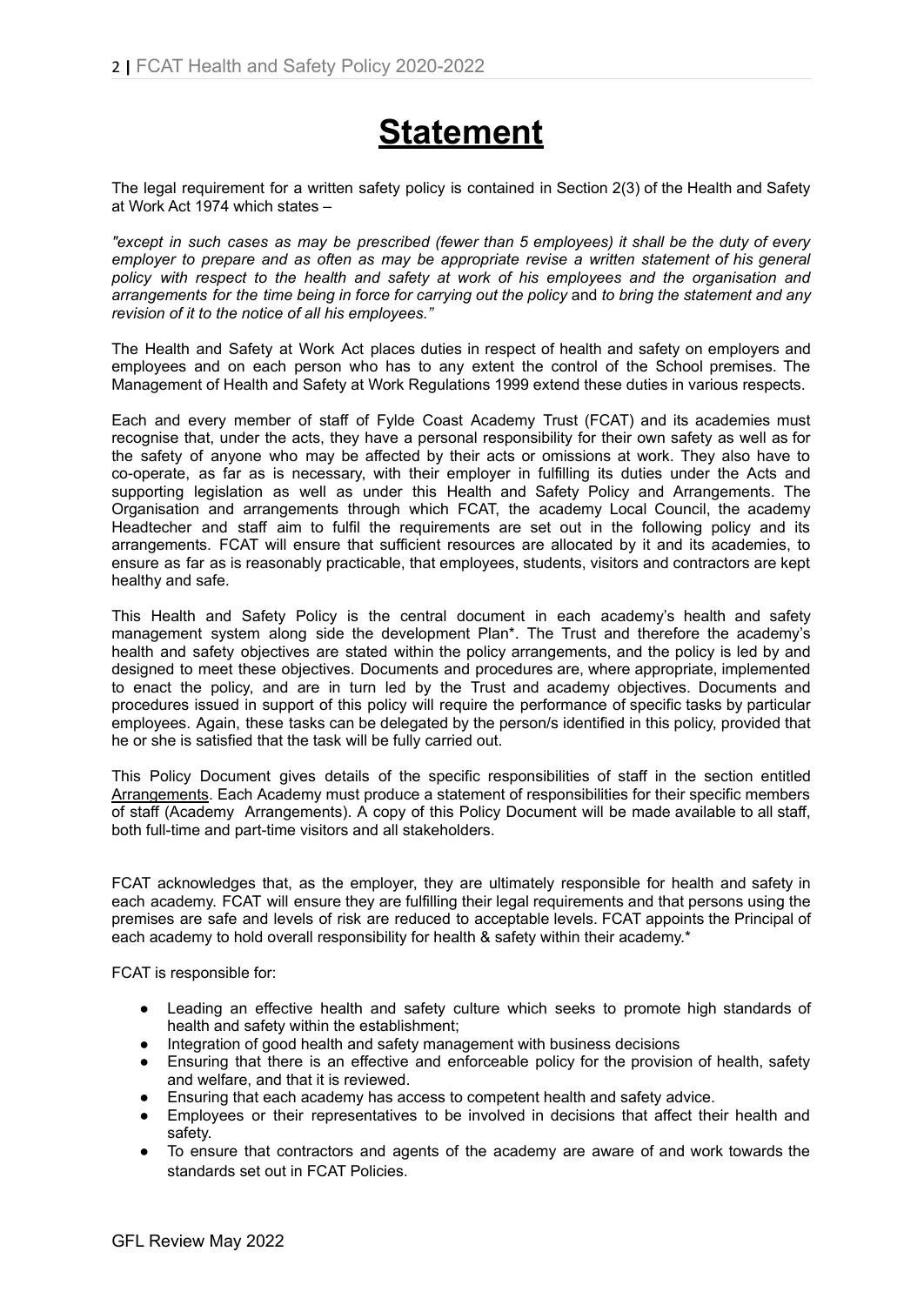- Ensure that all staff involved in educational visits are aware of their responsibilities regarding the Off-Site Visits Policy, FCAT Evolve and have access to it.
- Identify the training needs of employees and arranging for training to be undertaken to ensure that they are 'competent' to carry out their activities
- Ensuring that arrangements are made for defects in the premises, its plant, equipment or facilities which are reported in order to make them safe.
- Monitoring purchasing and maintenance of equipment and materials and ensuring that it complies with current health and safety standards.
- Ensuring that accidents, work-related ill health and violent incidents are reported and investigated as necessary and that there is effective first aid provision in place.
- Monitoring the standard of health and safety throughout the organisation.
- Ensuring that effective emergency procedures are in place.
- Ensuring effective control of contractors and sub-contractors undertaking building works on FCAT premises.

#### **Note: in the absence of the Headteacher of Academy, day to day responsibilities will be delegated to another member of the Academy Leadership Team.**

**Signed:**

Sean M. Bullen

**Sean Bullen Interim Director of Education Date: September 1st 2020**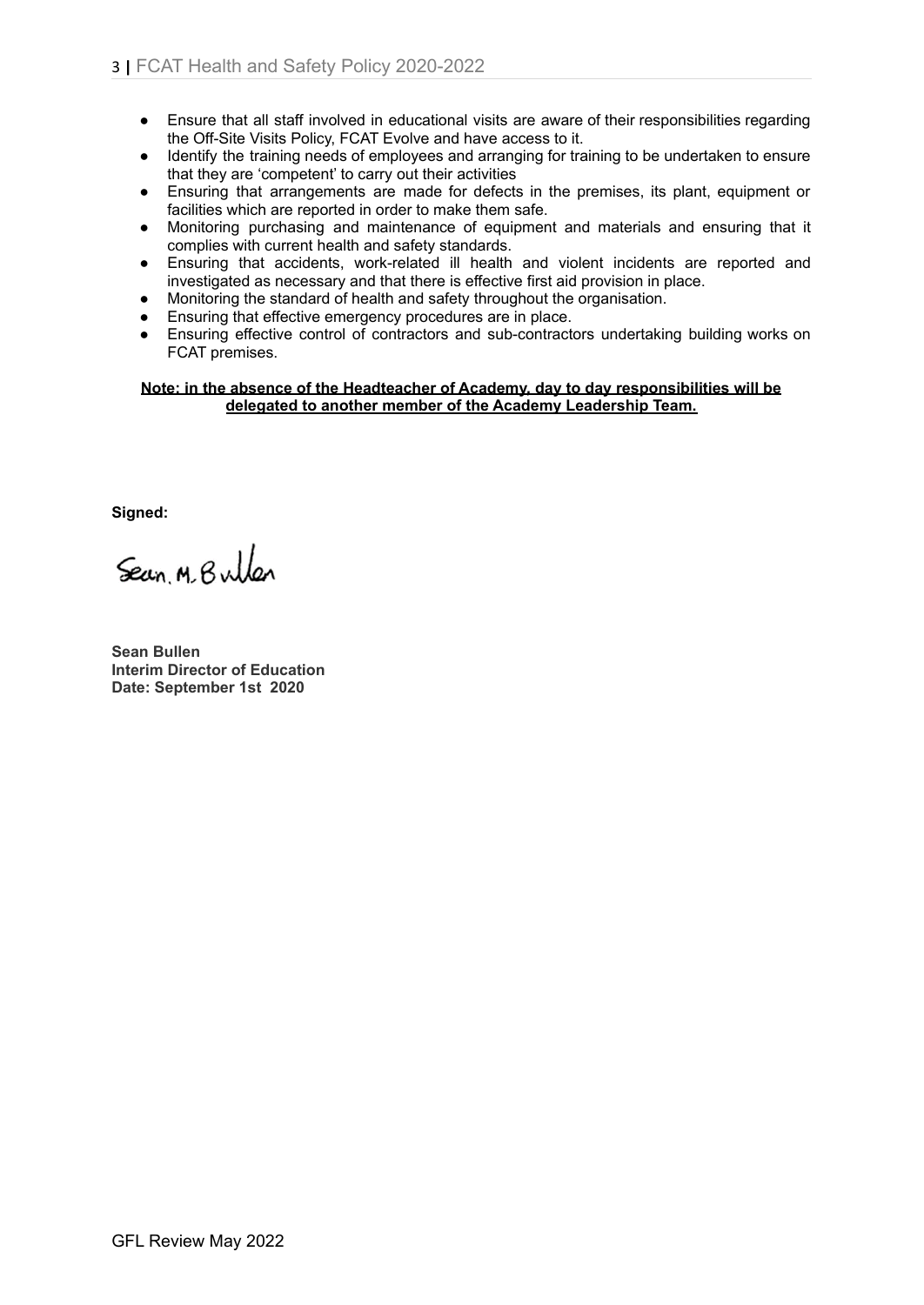# **Fylde Coast Academy Trust**

# **Health and Safety Organisation Chart**



The overall responsibility for health and safety rests at the highest management level. However, it is the responsibility of every employee to co-operate in providing and maintaining a safe place of work within FCAT. This part of our Policy allocates responsibilities and provides a clear understanding of individuals' areas of accountability within FCAT.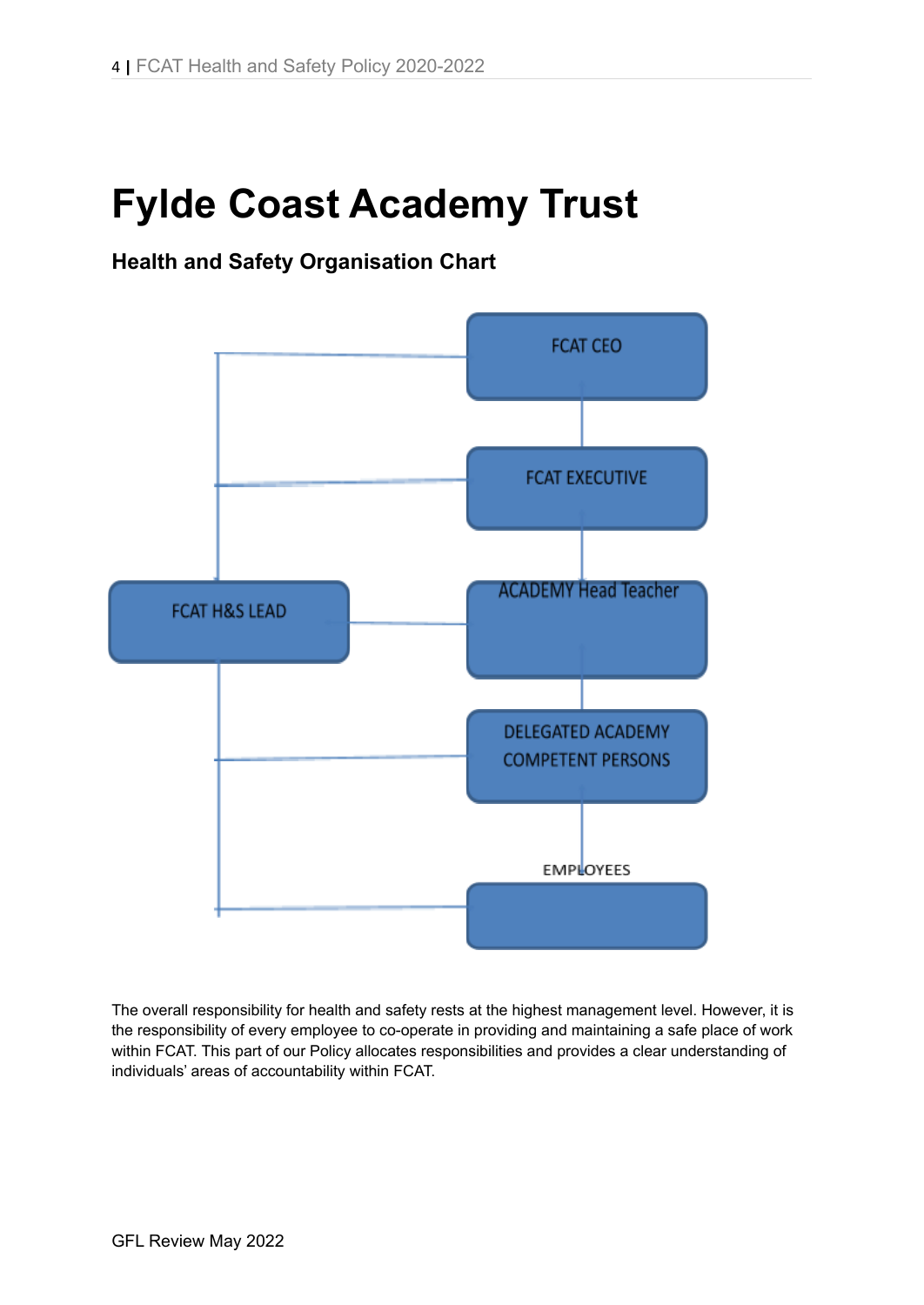# **Health and Safety Responsibilities**

# **FCAT Chief Executive**

FCAT Chief Executive has overall responsibility for ensuring our compliance with Health and Safety legislation but delegates the responsibility for implementation to the FCAT Executive and Academy Principals.

FCAT Chief Executive will ensure that:

- our Health and Safety Policy is implemented, monitored, developed, communicated effectively, reviewed and amended as required
- a health and safety plan of continuous improvement is created and that senior management monitor progress against agreed targets
- suitable and sufficient funds, people, materials and equipment are provided to meet all health and safety requirements
- adequate insurance cover is provided and renewed (RPA)
- senior management designated with health and safety responsibilities are provided with support to enable health and safety objectives to be met
- a positive health and safety culture is promoted and that senior management develop a proactive safety culture which will permeate into all activities undertaken and reach all personnel
- a system of communication and consultation with employees is established
- effective training programmes have been put into place
- an annual report on the safety performance of FCAT is presented to the Executive.

# **FCAT Executive**

FCAT Executive are the designated persons with overall responsibility for ensuring our compliance with Health and Safety legislation. They will ensure that:

- our Health and Safety Policy is implemented, monitored, developed, communicated effectively, reviewed and amended as required
- a health and safety plan of continuous improvement is created and progress monitored
- competent persons are appointed to provide health and safety assistance and advice
- an adequate system of maintenance exists and operates to keep premises, plant and work equipment in a safe condition
- statutory examinations are planned, completed and recorded
- there is regular communication and consultation with staff on health and safety issues
- an effective training programme is established to ensure staff are competent to carry out their work in a safe manner
- safe systems of work are developed and implemented
- accidents, ill health and 'near-miss' incidents at work are recorded, investigated and reported
- safety issues raised are thoroughly investigated and, when necessary, further effective controls implemented and communicated to staff
- contractors engaged are competent, can demonstrate a good health and safety record and are made aware of relevant local health and safety rules and procedures (DBS)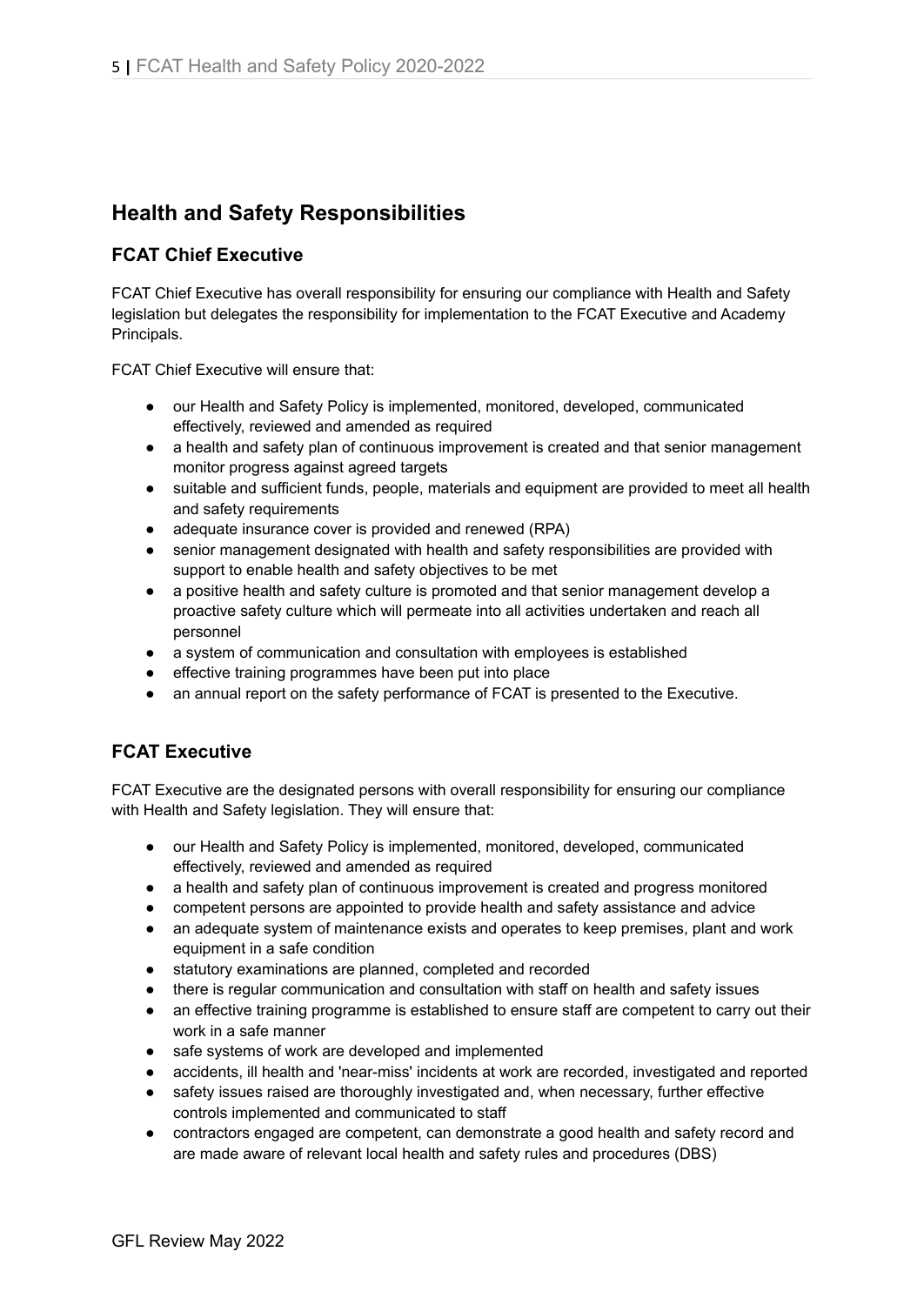● effective contingency plans are in place with a designated competent person in charge of the planning and control measures for situations involving Operations Directors

# **FCAT Academy Head Teachers**

- they actively lead the implementation of our Health and Safety Policy
- they monitor their staff to ensure that they work safely, arrange increased supervision for new and young workers
- safe systems of work are developed and implemented
- risk assessments are completed, recorded and regularly reviewed
- accidents, ill health and 'near miss' incidents at work are investigated, recorded and reported
- they communicate and consult with staff on health and safety issues
- they encourage staff to report hazards and raise health and safety concerns
- safety training for staff is identified, undertaken and recorded to ensure staff are competent to carry out their work in a safe manner
- issues concerning safety raised by anyone are thoroughly investigated and, when necessary, further effective controls implemented
- premises, plant and work equipment are maintained in a safe condition
- statutory examinations are planned, completed and recorded
- personal protective equipment is provided, staff instructed in its use and that records are kept
- adequate arrangements for fire and first aid are established
- any safety issues that cannot be dealt with are referred to the FCAT Strategic H&S Lead for action
- welfare facilities provided are maintained in a satisfactory state
- health surveillance is carried out and records are kept
- contractors engaged are competent, can demonstrate a good health and safety record and are made aware of relevant local health and safety rules and procedures
- health and safety notices are displayed
- agreed safety standards are maintained particularly those relating to housekeeping
- FCAT health and safety rules and procedures are followed by all

# **Delegated Academy Competent Persons will ensure that in their areas of control:**

- they implement our Health and Safety Policy
- they supervise their staff to ensure that they work safely, providing increased supervision for new and young workers
- they communicate and consult with staff on health and safety issues
- FCAT health and safety rules and procedures are followed by all
- they encourage staff to report hazards and raise health and safety concerns
- issues concerning safety raised by anyone are thoroughly investigated and, when necessary, further effective controls implemented and communicated to staff
- any safety issues that cannot be dealt with are referred to the Health and Safety Team for action
- safety training for staff is identified, undertaken and recorded to ensure they are competent to carry out their work in a safe manner
- safe systems of work are developed and implemented
- accidents, ill health and 'near miss' incidents at work are recorded, investigated and reported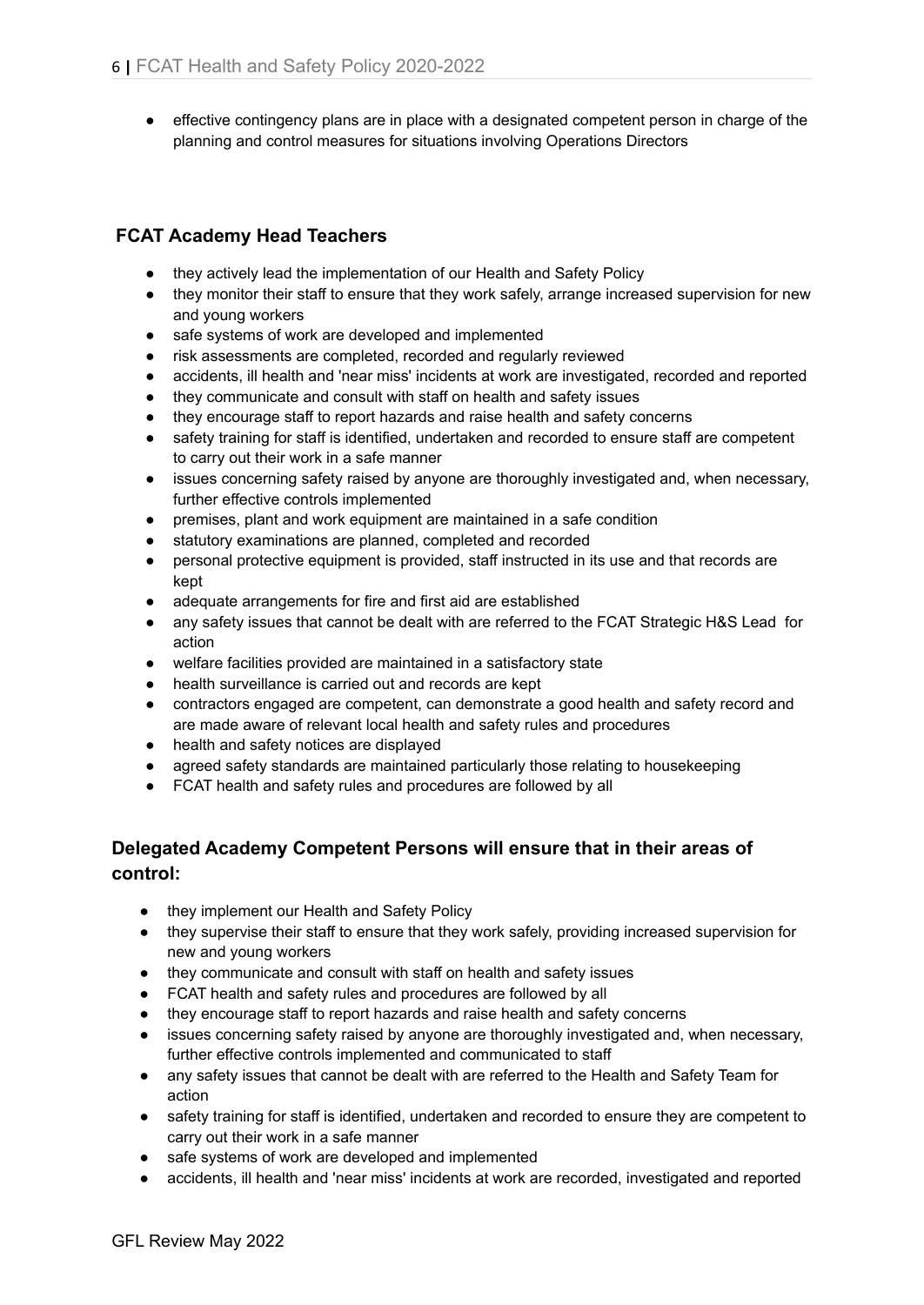- personal protective equipment is readily available and maintained, and relevant staff are aware of the correct use of this and the procedures for replacement
- hazardous substances are stored, transported, handled and used in a safe manner according to manufacturers' instructions and established rules and procedures.
- risk assessments are completed, recorded and regularly reviewed, with any changes being brought to the attention of staff who may be affected
- contractors engaged are competent, can demonstrate a good health and safety record and are made aware of relevant local health and safety rules and procedures
- health and safety notices are displayed
- agreed safety standards are maintained particularly those relating to housekeeping

# **FCAT Strategic Health and Safety Lead**

The FCAT Strategic Health and Safety Lead will ensure that:

- FCAT are advised of relevant changes in health and safety legislation, codes of practice and industry standards
- risk assessment requirements are co-ordinated and the implementation of any action required is monitored
- risk assessments are reviewed regularly and any changes are brought to the attention of staff who may be affected
- regular meetings are held where health and safety issues can be discussed, progress made against objectives and plans monitored and actions decided
- provide advice on health and safety training requirements
- details of accidents, dangerous occurrences or diseases that are notifiable are reported
- assist in investigating and recording accident investigations
- health assessment requirements are identified and advised to management
- the schedule of statutory examinations of plant and equipment is maintained and managers are made aware of impending examinations
- monitoring systems audits and inspections are completed.

**Employees** All employees must:

- take reasonable care of their own safety
- take reasonable care of the safety of others affected by their actions
- observe the safety rules
- comply with the FCAT Health and Safety policy
- conform to all written or verbal instructions given to them to ensure their personal safety and the safety of others
- dress sensibly and safely for their particular working environment or occupation
- conduct themselves in an orderly manner in the workplace and refrain from any antics or pranks
- use all safety equipment and/or protective clothing as directed
- avoid any improvisations of any form which could create an unnecessary risk to their personal safety and the safety of others
- maintain all equipment in good condition and report defects to their supervisor
- report any safety hazard or malfunction of any item of plant or equipment to their supervisor
- report all accidents whether an injury is sustained or not
- attend as requested any health and safety training course
- observe all laid down procedures for processes, materials and substances used
- Report all instance of absenteeism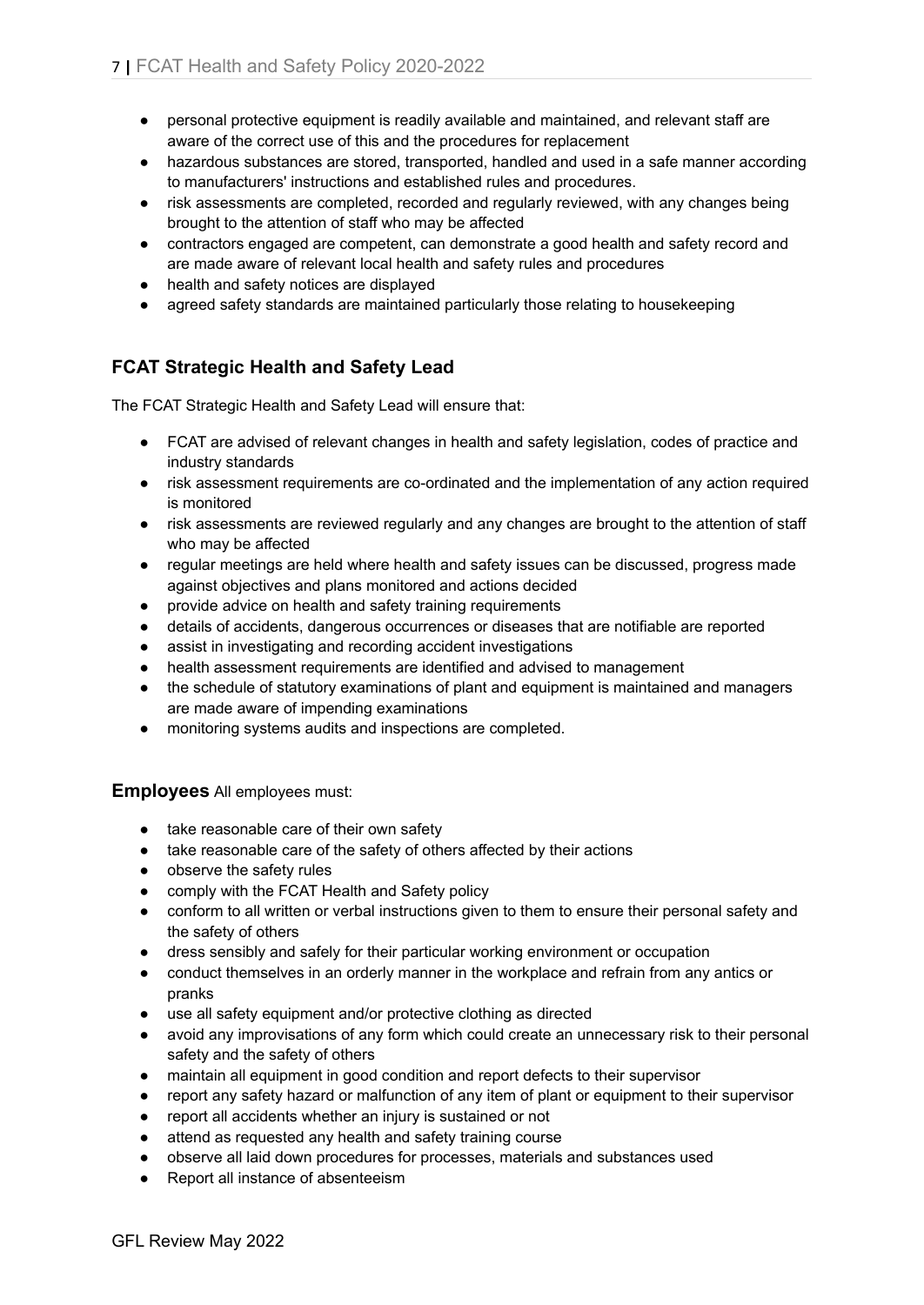● observe the fire evacuation procedure and the position of all fire equipment and fire exit routes.

# **FCAT Health and Safety / Premises Committee**

The Health and Safety / Premises Committee's responsibility is to facilitate communication and consultation on health and safety issues across FCAT. They are responsible for ensuring that:

- there is regular communication and consultation with staff on health and safety issues
- health and safety issues raised by employees are discussed and considered for action
- health and safety performance and standards are monitored
- trends in accident statistics across the organisation are identified and making recommendations for action
- health and safety is promoted and new initiatives are considered to progressively improve standards in all areas
- employees are aware of significant changes to our health and safety policy documentation
- all premises issues/ reporting are discussed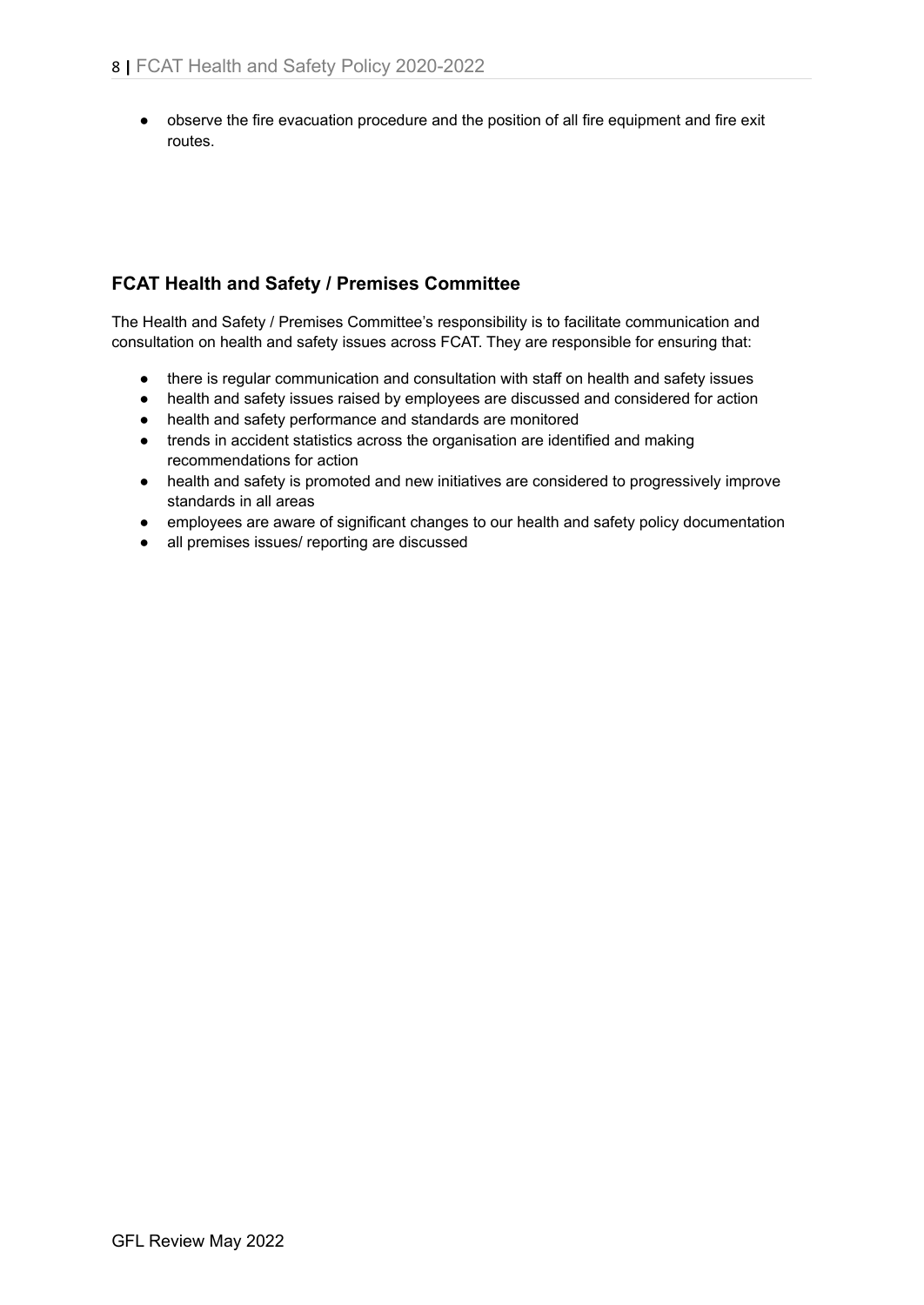# **Arrangements**

#### **Absence due to illness Students**

Students are not expected to attend an academy when they are not well enough to do so whether as a result of short term, long term or recurring illnesses. Students should not be kept away from an academy when they are well enough to go to lessons or when they have minor ailments which do not prevent them from taking part in their education. Each academy has systems in place to enable parents/carers to report their child's absence because of illness. It is reasonable for an academy to ask the nature of the illness, ask the parent the expected length of absence and make arrangements for the parent to call the academy again if the situation changes.

FCAT has the right to consider whether to accept the parent / carers position with regard to medical absence as there are occasions when parents report parentally condoned absence to the Academy as medical absence. If an academy has concerns that the illness may not either be genuine or warrant the amount of absence accruing, FCAT will ask the parent to substantiate the illness by asking to see additional evidence.

All academies will address incidences of recurring absence where illness is given as a reason.

Each Academy decides whether to authorise absence and it can refuse to authorise absence if, after considering all the available information, it believes that the students absence did not appear to be caused by genuine or proven illness. If an academy chooses not to authorise the absence it will notify the parent or carer of this. If after investigation and substantiated evidence accepts that a student was not well enough to attend the academy, the absence will be authorised and recorded.

#### **Employees**

To Report all instance of absenteeism *FCAT Attendance Management Policy*

#### **Accessibility, Access and Egress**

The academy must ensure the safe access and egress to and from all workplaces. The Head Teacher must ensure, so far as is reasonably practicable, the segregation of vehicular and pedestrian traffic and that safe walkways are provided where appropriate. *FCAT Accessibility Policy*

#### **Accidents and Incident Reporting**

All accidents must be reported using the Online Reporting system / Accident Books Principals are responsible for ensuring that there are specific arrangements in place within each department for accident reporting. It is the responsibility of each employee to ensure that accidents/incidents/ near miss are reported in the appropriate way. FCAT Lead Health and Safety must be notified of all major accidents and near misses. Each Academy will appoint a lead administrator of the reporting system. All RIDDOR incidents will be fully investigated by FCAT appointed Health and Safety and the HSE.

*FCAT Accident Reporting and first Aid procedures FCAT Accident, Incident and Investigation Policy and Procedures*

#### **Administration of Medicines**

Medication is only administered to students when the parental consent form has been completed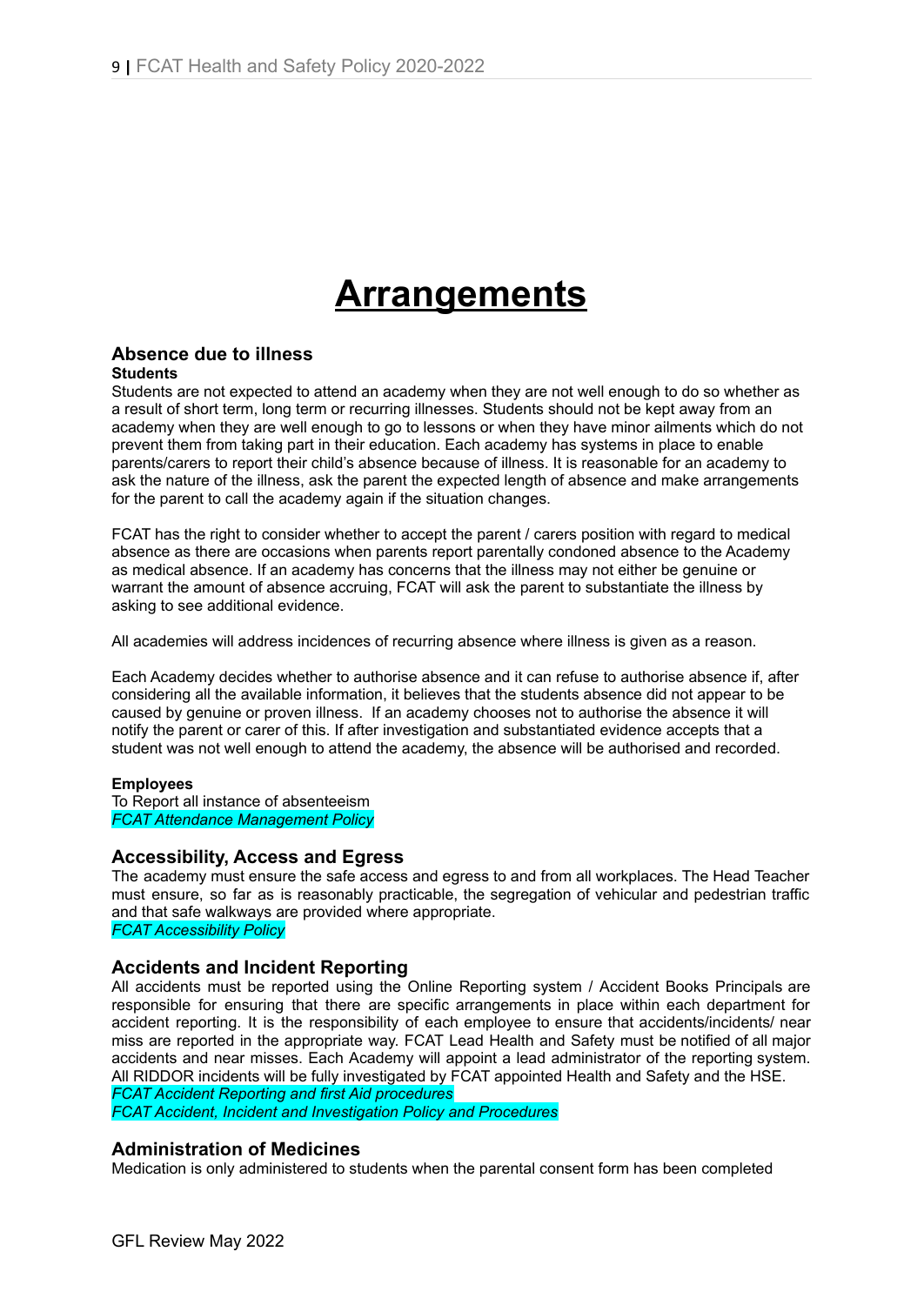The medicine will be administered by a member of staff and appropriate records kept Medicines are only administered during school time when they have been prescribed by a child's GP or other relevant medical professional Medicines are kept in a locked cupboard in a secure place within the academy The doses administered during the school day are to be kept to the minimum, e. g. a course of antibiotics requiring four doses a day - only one dose (lunchtime) will normally need to be administered at school FCAT Policy states that in no circumstances should staff administer prescribed medication on their own initiative or without the written consent of parents/carers. The doses administered during the school day are to be kept to the minimum, e. g. a course of antibiotics requiring four doses a day - only one dose (lunchtime) will normally need to be administered. *FCAT Administering Medicines Policy*

#### **Asbestos**

**●** All staff have been made aware of the location of any asbestos in school

All contractors must sign to say they have seen the register before starting work on site *FCAT Contractor Policy / FCAT Asbestos Management Policy*

# **Bullying**

### **Employee**

The Health and Safety Executive (HSE) strongly condemns any form of workplace bullying and harassment. It is recognised by the HSE that bullying is a form of organisational violence and, if not dealt with properly, is a potential source of work – related stress. Bullying is an employment issue, an equality issue and a health and safety issue.

*FCAT Management of Stress Policy and related documents*

FCAT works to ensure that a workplace bullying culture is discouraged by the introduction of meaningful policies, and support for staff. Bullying takes many forms and can occur in a variety of situations.

#### **Student**

FCAT is committed to working with students and parents to provide a learning environment that is secure and supportive so that all individuals can develop academically and socially free from fear of ridicule, harassment or physical threat. Incidents of bullying will always be taken seriously and followed up by staff. Parents have an essential role to play in counteracting bullying. Where bullying is clearly identified parents of both victim and perpetrator will always be contacted and the academy will seek to involve them in securing solutions.

*Academy Anti – Bullying Policy FCAT Equality Policy FCAT Abusive Parents Policy*

# **Chemicals Safety (CLEAPSS)**

(Control of Substances Hazardous to Health Regulations 1994)

Technicians in Science and Technology have received the appropriate training. COSHH regulations are followed and the documentation is regularly updated. Appropriate records are maintained. All equipment in the workshops and laboratories are regularly tested.

# **Class Size**

The Health and Safety at Work etc. Act 1974 places a general duty on the employer (FCAT) to ensure, so far as is reasonably practicable, the health, safety and welfare of its staff and students. This means that it is FCAT's responsibility to put such arrangements in place with regard to class size in practical lessons that the risk of harm be properly controlled, a process which should be done by means of a suitable risk assessment – as required by the Management of Health and Safety Regulations 1999. A risk assessment will entail a careful examination of hazards likely to exist, an assessment of whether the particular hazards are likely to harm anyone and what precautions need to be taken. FCAT academies have specific legal duties to carry out risk assessments for all areas of workplace health and safety, and to appoint a 'competent' person or persons to carry them out. Decisions on class sizes might be influenced where appropriate support staff can be timetabled to assist during the course of practical sessions, for example with some aspects of equipment use and the collection of materials from stores and elsewhere. The Academy has a legal responsibility to carry out 'suitable and sufficient' risk assessments in all curriculum areas, including PE

# **Class Size: Physical Education**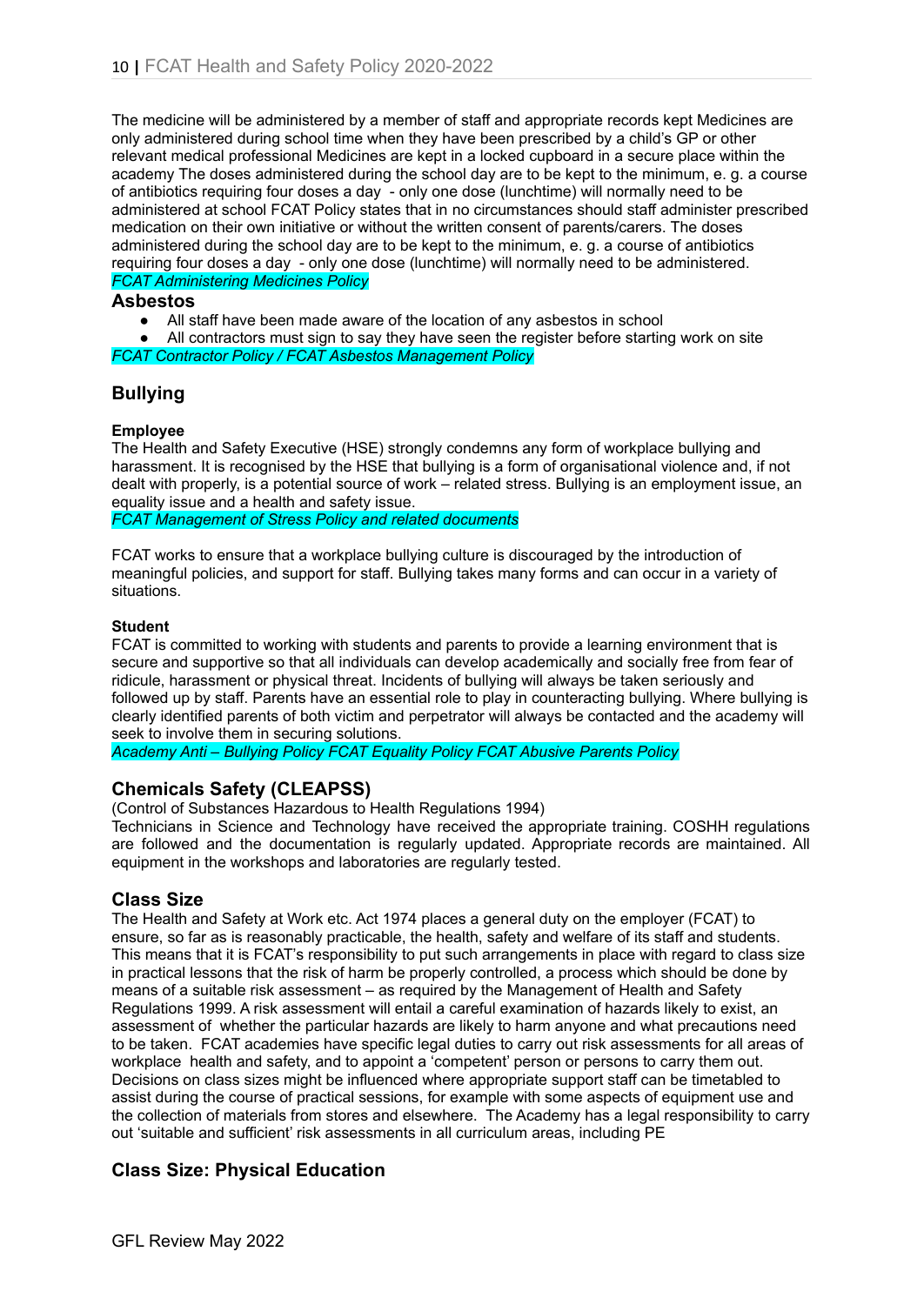No statutory limit is placed on class sizes in PE lessons. In determining staff/student ratios, it is necessary to rely on health and safety legislation and in particular the risk assessment process (see below).In particular, when determining the size of teaching groups in PE, account should be taken of:

- the nature of the activity;
- the location of the activity –e.g. indoor/outdoor; and
- the age, experience, maturity, competence etc. of the students

# **Class Size: Design and Technology**

DATA (www.data.org.uk) advises that at KS3, class sizes of 20 should normally be manageable, reducing to 18 at KS4 and 16 for post-16 classes. It furthermore suggests that determination of class size will "require the exercising of professional judgement by the Principal and the subject leader". Another authoritative source of guidance is British Standard 4163:2007 on safety in design and technology in schools. BS 4163:2007 states that 'in England and Wales the recommended maximum number of students in any one work area is 20 students with one competent, qualified teacher.' (para.3.1). the academy may choose to control the risk by another means but it must control the risk. For example, the academy may decide to employ extra staffing for one group in an area if the number exceeds 20.Moreover, BS 4163:2007 states that a risk assessment should be carried out to determine the appropriate number of students

# **Class Size: Other practical subjects**

What matters is the nature of the activity and the circumstances in which it is being undertaken although some activities are inherently more hazardous than others, all practical activities can become hazardous in some circumstances due to factors such as age and ability of students, design of work areas, number of students etc.

### **Control of Hazardous Substances**

The use of hazardous substances in each academy will be kept to a minimum The Lead Site Supervisor (with appropriate support from senior managers / SLT / Lead Science Tech / Cleaning Supervisor) will complete / obtain a COSHH assessment for all substances used on site. The associated procedures and control measures will be enforced. FCAT complies with COSHH Regulations 2002. In practice that means that no work which is liable to expose any member of the FCAT community to any substances hazardous to health unless a suitable and sufficient assessment of risk created by that work to the health and well being of the community has been carried out and the necessary steps to mitigate against any assessed risks have been put in place.

- Determine control measures to minimise the risk of injury or loss
- Define use and purpose of the substance
- Define who is likely to come into contact
- Define emergency procedures
- Define disposal arrangements

Disposals of old chemicals are carried out by COSHH compliant contractors and any such work is documented by each academy.

# **Contractors**

Management must ensure that where contractors are engaged on behalf of FCAT that:

- Contractors are competent,
- Risks to health and safety are assessed,
- Adequate control measures are taken by the contractors,
- Staff, students and members of the public are protected from the hazards and risks associated with work by contractors.

Management appointing contractors must ensure that there is appropriate consultation with the departments in control of premises and, where necessary, with the Occupational Health and Safety and FCAT Lead Health and Safety. *FCAT Contractors Policy*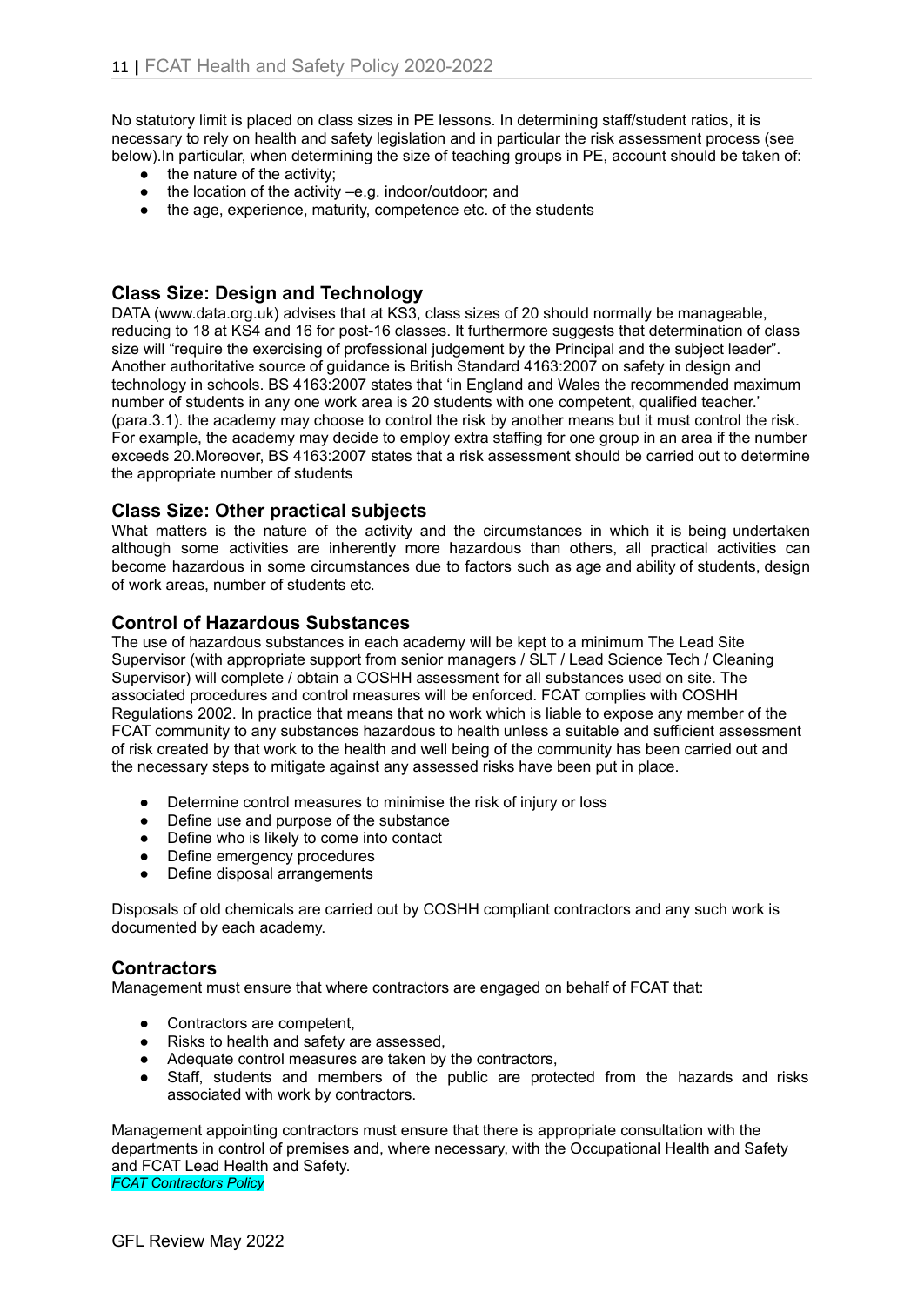#### **Communication**

Head Teachers are responsible for ensuring that the Health and Safety Policy, especially local arrangements, is communicated to staff and students at all levels.

#### **Communication / Consultation**

Head Teachers are responsible for ensuring that the FCAT Health and Safety Policy, especially local arrangements, is communicated to staff and students at all levels. The H&S delegated/ competent person will be responsible for disseminating information on health and safety issues within their academy / department or service. The academy should state how staff can access information such as outcomes of inspections and risk assessments and local procedures for health, safety and fire. Health and safety should also be a regular item (at least once per term) from the agenda of staff briefings and academy council meetings.

The H&S Law poster should be displayed in prominent positions in all workplaces. Staff and students should be able to access H&S safety information online / televisions / staff noticeboard.

Where appropriate, staff briefings in the morning will be used to communicate health and safety information in order to keep staff and students updated on the preventative and protective measures taken by the academy. FCAT HR will ensure that all new employees know where to find copies of the health and safety policy and all relevant policies.

### **Confined Spaces**

Work in confined spaces should be avoided unless it is not reasonably practicable to do so.

#### **Covid-19**

Please refer to all associated Risk Assessments / documents and DFE Government advice for each academy.

#### **Display Screen Equipment**

For members of staff with 'desk based jobs' FCAT procedure for carrying out workstation self assessments on an annual basis will be followed. For members of staff provided with portable devices (e.g. laptops, tablets) staff will be issued with the current FCAT guidance on their use. *FCAT Guidance for Display Screen Equipment*

#### **Educational Visits**

All off site trips and activities will be subject to approval of FCAT Evolve. A risk assessment must be undertaken in the planning of all trips. The nature of the trip will determine the element of risk. All trips must use FCAT EVOLVE. All trip organisers must produce documentation about the trip for the EVC and delegate 'Head'.

*FCAT Visits Policy / FCAT Missing Student Policy*

#### **Electrical Installation**

(Electricity at Work Regulations 1989)The fixed electrical installation is tested by maintenance contractors every 5 years. Following this check a certificate is issued to confirm the electrical installation is safe.

#### **Electrical Testing**

(Electricity at Work Regulations 1989)

All electrical equipment is checked annually by qualified contractors appointed by the academy. Any concerns over the safety of electrical equipment must be brought to the attention of the academy Health and Safety competent person / Site Team member and / or FCAT Head of Estates.

# **Emergency Procedures**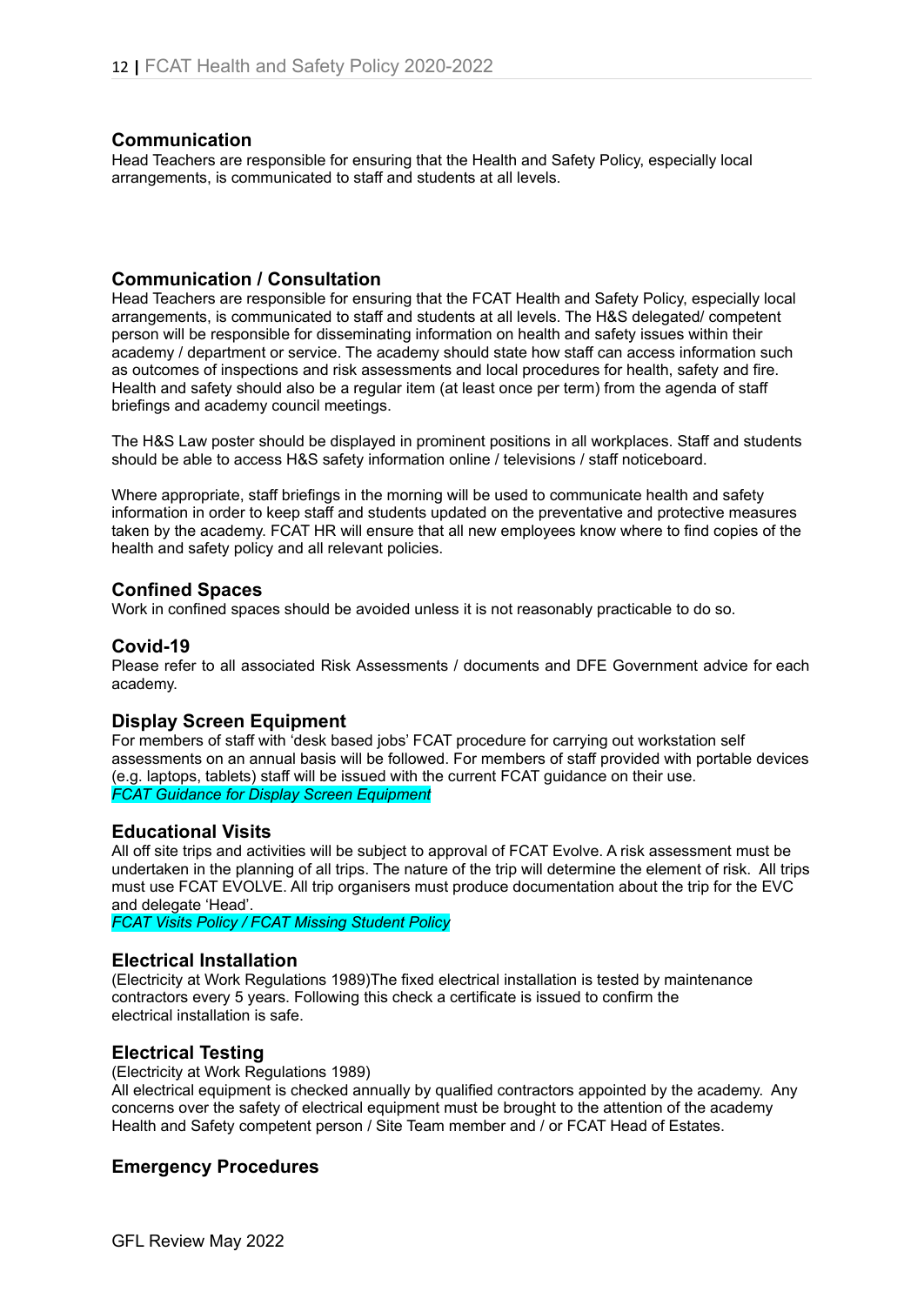#### **Serious or Major Incident**

The Head Teacher is responsible for ensuring that appropriate arrangements are in place in case of a major emergency. They must ensure that the Emergency Plan is maintained, reviewed and exercised at appropriate intervals by the responsible competent person/s within the academy. *Lockdown Policy / Emergency Plan / FCAT Security Policy*

# **Emergency Procedures: Local**

Head Teachers must ensure that there are appropriate arrangements in place in case of an emergency or crisis. This shall include such arrangements that are necessary for fire, bomb threat, chemical or gas release and spillage of chemicals or other substances and Inclement Weather. *Academy Emergency Plan*

# **Employee Health and Wellbeing**

FCAT Employee HR support the academy and staff are referred as outlined in the FCAT Sickness Absence Policy

*FCAT Sickness Absence Policy*

### **Environment**

To maintain a healthy and safe environment any faults or issues relating to the fabric of academy buildings, equipment and anything that may affect people's safe use of the site should be reported without delay to staff and all employees and students to be made aware of reporting procedures.

# **Equality**

FCAT is committed to the promotion of equality of opportunity and good relations between persons of different racial groups, and rejects discrimination on racial grounds (colour, race, nationality or ethnic or national origins). It also rejects discrimination on other invidious grounds (such as gender\*, sexual orientation, age or disability) as incompatible with the purposes of the academy, and, through its policies and practice, seeks to promote equality of opportunity. FCAT approach towards ensuring equality of opportunity, including the racial, gender, and disability, equality policies here stated, is to meet the law's requirements to fulfil its general and specific race equality duties and develop and implement appropriate race, gender and disability equality schemes. It also has a wider and deeper commitment: to be an institution in which knowledge and learning are pursued in a spirit of collaboration and full mutual respect in a humane and fair environment and there is genuine equality of opportunity in relation to its employed staff.

*FCAT Equality Policy*

*FCAT Gender Reassignment Policy*

# **Fire Risk Assessment (Regulatory Reform (fire Safety) Order 2005**

Fire Risk Assessments are reviewed annually to examine the fire safety procedures and measures required in each academy. The full evacuation procedure within each academy will be rehearsed at regular intervals in the form of fire drills in order to identify any weakness in the evacuation strategy *Academy Fire / Evacuation Plan*

# **Fire Safety & Evacuation of Buildings**

All fire exits have appropriate signage. Plans showing exit routes are displayed by the door of each classroom. A fire drill is practised and documented once a term Evacuation times and any issues which arise are reported to SLT. Fire extinguishers are checked annually. FCAT Head of Estates will ensure that fire safety measures, including fire risk assessments, fire drills, fire precautions, fire alarm systems etc. are in place and are maintained for all workplaces under their control. (Fire Precautions Act 1971, Fire Precautions (Workplace) Regulations1997) A separate fire safety policy and risk assessment has been produced for each academy. Head Teachers must ensure that there are adequate arrangements in place for the safe evacuation of staff and students from premises under their control in the event of an emergency. In the case of staff and students with impairments or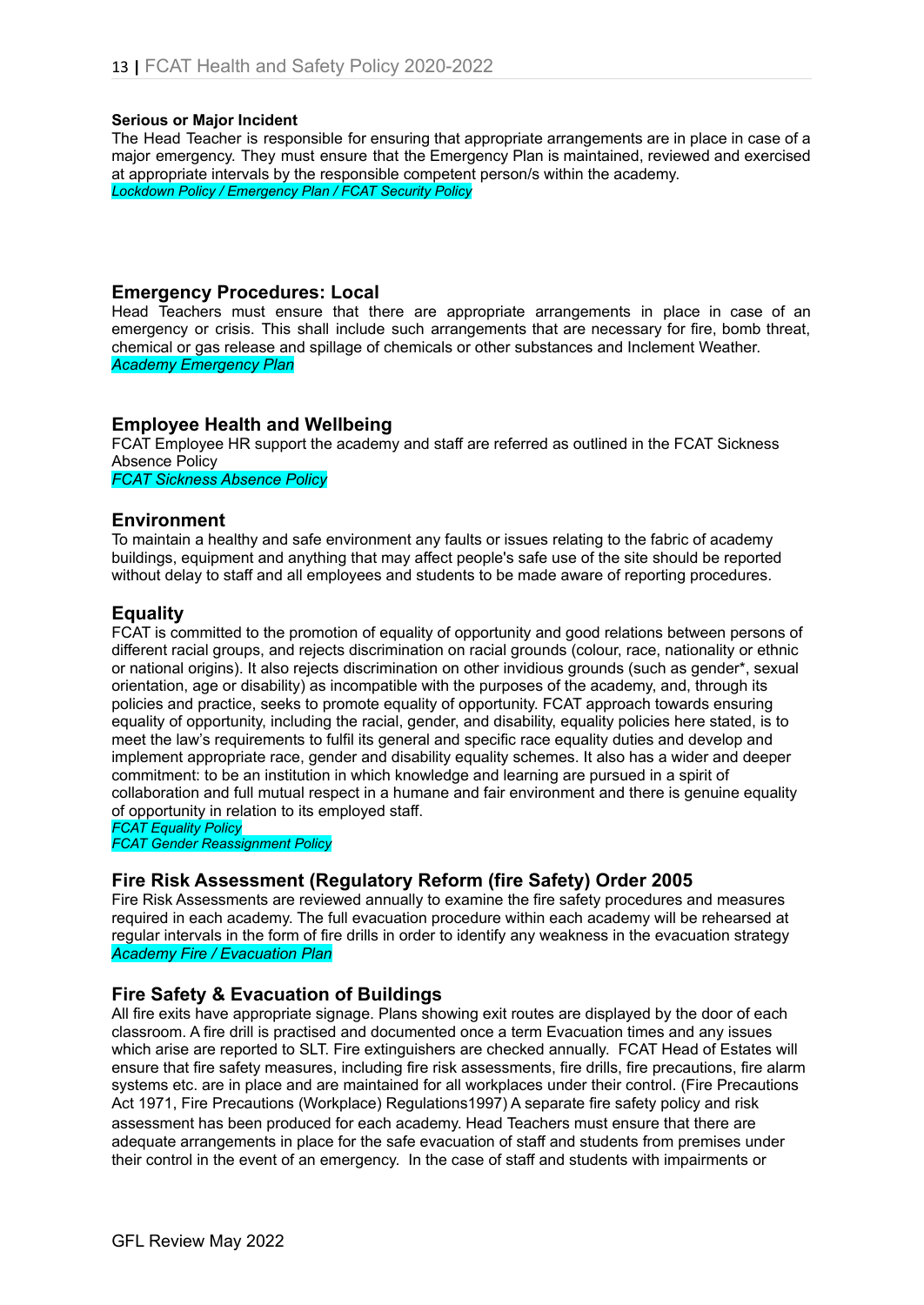disabilities, Personal Emergency Evacuation Plans (PEEPs) should be drawn up in consultation with FCAT Lead Health and Safety and the local appointed person within the Academy. *Academy Fire / Evacuation Plan*

# **First Aid Provision**

Head Teachers will ensure that there are adequate arrangements for first aid within workplaces under their control. This must include the availability of first aiders at all times during working hours including holiday and sickness cover.

*FCAT Accident Reporting and first Aid procedures*

# **Food Technology**

Cooking equipment including ovens and hobs will only be used if fire precautions and appropriate risk assessments are in place. Staff must be satisfied that the tasks undertaken are appropriate for the students concerned. Close supervision will be appropriate for riskier parts of the cooking process, i.e. taking food in or out of hot ovens

# **Gas**

All academy buildings have access to a gas supply which is fed from the mains. The effects of misuse or neglect of gas systems can be extremely serious. It is, therefore, particularly important for academies to consider potential risk when dealing with gas installation and gas fuelled equipment. The risks associated with the use of gas are:

- Fire
- **Explosion**

● Exposure to the by-products of combustion, such as carbon monoxide

- The main requirements of the above regulations are:
	- To design gas installations safely and with a view to anticipated use
	- To maintain gas installations in a safe condition
	- To have annual safety checks on fixed gas appliances. This does not include mobile or portable appliances, such as heaters which operate from a cylinder.

Only to allow CORGI approved fitters to work on gas installations.

#### *FCAT Gas Safety Policy*

# **Glass and Glazing**

All glass in doors and side panels are to be safety glass. All replacement glass is to be of safety standard. Through continual assessment of the premises where there is low standard glass the glass will be covered with plastic film where necessary. All incidents of smashed glass should be dealt with immediately.

# **Hazards (Identification of) and substances**

Principals must ensure, so far as is reasonably practicable, that all significant hazards within their academy are identified, properly assessed, the risks eliminated or controlled.

# **Health & Safety and Premises Committee**

Within FCAT there is a Health & Safety Premises Committee for consultation with regards to health and safety at work. Union appointed health and safety representatives may make representation to management on any matter affecting the health, safety and welfare of those they represent. Union appointed health and safety representatives may investigate potential hazards, dangerous occurrences and any health, safety or welfare complaint reported by those they represent. Union appointed Health and Safety Representatives may periodically inspect the workplace. Union appointed Health and Safety Representatives may examine potential causes of accidents involving those they represent. Following an accident they may inspect the workplace, related statutory documents and represent their employee group in consultation with HSE inspectors.

# **Health and Safety Law Poster**

FCAT have a legal duty under the Health and Safety Information for Employees Regulations (HSIER) to display the poster in a prominent position in each academy or provide each worker with a copy of the equivalent leaflet, which is also available in hard copy,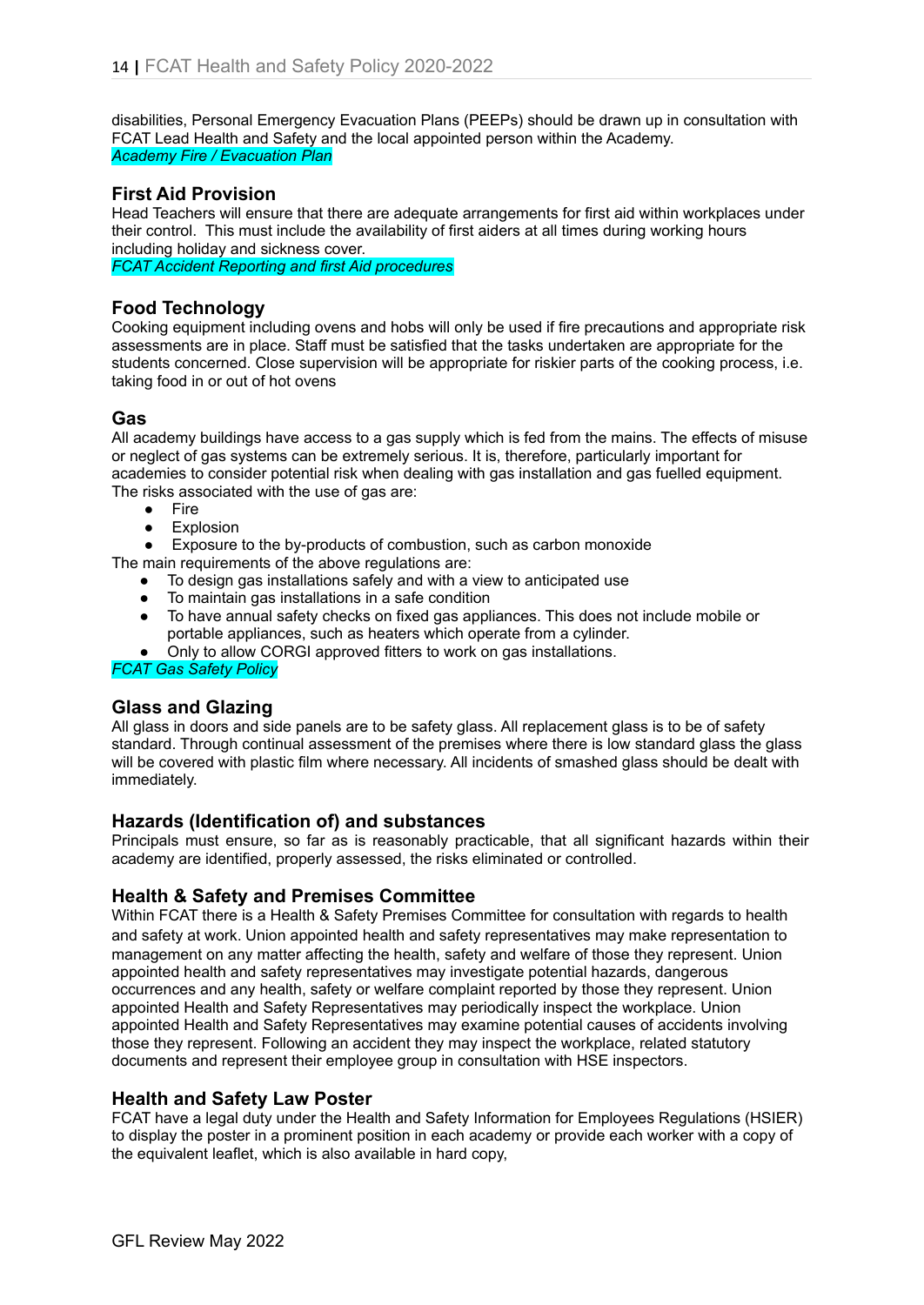# **Health and Safety Signage**

Formal health and safety signage throughout FCAT academies conforms to the requirements of the Health and Safety (Signs and Signals) Regulations. All are compliant with the guidance contained in BS5378 with regards to colours, and BS5499 with regard to fire signage. Documented inspection records should be in place.

# **Health and Safety Training**

Head Teachers are responsible for ensuring that all staff receive sufficient training to enable them to carry out their duties, so far as is reasonably practicable, without risk to health and safety. Site Leads must ensure that health and safety training needs are identified for each employee, a training schedule is developed and that training records are maintained. FCAT Lead H&S will recommend identified training as required. The Competent person elected within each academy shall be responsible for co-ordinating training for site teams and cleaning operatives.

# **Induction**

On taking up a new appointment, each academy has a duty to ensure that all new members of FCAT staff receive an effective health and safety induction, and understand or relevant information given. The new employee should be advised on FCAT policies and procedures that will allow them to work safely, which will include arrangements for first aid, fire and evacuation etc. To ensure that all the relevant information is supplied the FCAT induction checklist should be used as a guide as to what should be covered. It is not practicable for this document to specify all associated risks, hazards and variations in practice that could occur. Thus these should be used as a template, and modified, taking into account local surroundings and circumstances.

*FCAT Induction Form*

# **Infectious Diseases**

When people live or work closely together they are more at risk from spreading infections and diseases. When a person has an infectious illness/disease strict precautions will be observed. It is FCAT policy to:-

Train staff so they are aware of any risks and precautions to be taken to prevent the spread of infection/disease.

Provide preventative measures such as personal protective equipment (PPE), training and procedures.

Record all incidents of infection/disease

Report notifiable infections to the local enforcing authority .

*FCAT Infection Control Policy*

# **Insurance RPA (Risk Protection Agency)**

All employers must have specific insurance to provide compensation to employees following successful civil law claims for damages in the event of work related injury or damage to health. The risk protection arrangement (RPA) is an alternative to commercial insurance for academy trusts. Under RPA, the UK government covers the losses instead of commercial insurance.

#### **Investigation**

All accidents/incidents and dangerous occurrences are investigated, a report is produced and the necessary corrective action is taken. Assistance with accident investigation is available from the FCAT Lead Health and Safety. Two Investigators must be appointed at each Academy investigating and reporting all work related accidents, incidents, ill health and near misses as required or directed by FCAT Lead H&S, with the aim of preventing recurrence.

*Accident Reporting and Investigation Policy*

#### **Legionella and Water management**

FCAT complies with the requirements of the Approved Code of Practice (L8). Monthly inspections are carried out and are recorded by **FOCUS ON TESTING**

All non-routinely used outlets (taps / showers) that have been identified are regularly flushed and also flushed throughout the academy holidays and logged. A Risk Assessment will be carried out as required.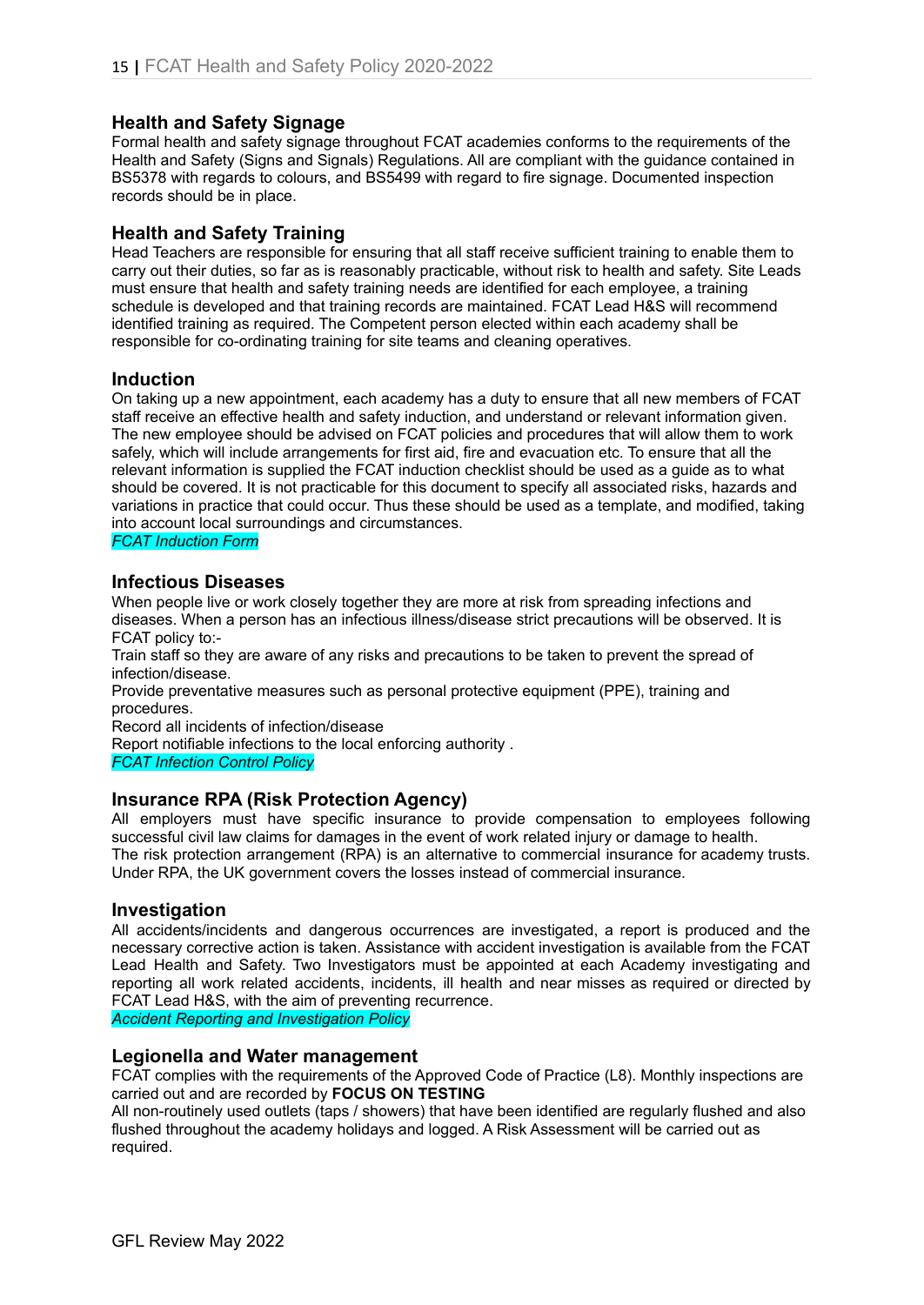# **Lettings**

Organisations must provide a risk assessment of the activity being undertaken, Liability Insurance, and, if applicable, DBS. A contract of behaviour must be signed and a signed agreement confirming that organisations must be prepared to abide by FCAT policies and arrangements. In most cases the Site teams of each academy will be the liaison with external organisations.*FCAT Lettings Policy*

#### **Lifts & Hoists**

All passenger lifts and hoists for disabled students are inspected by a competent engineer on a six monthly basis. Lifting equipment not used to lift people is inspected on an annual basis.

# **Lightning Protection**

Lightning protection is fitted to some academy buildings as necessary. It is subject to annual inspection by specialist contractors. Full details are available from each site affected.

### **Local Duties**

Members of staff will be tasked to carry out certain health and safety management or supervisory duties on behalf of their academy and FCAT.

These may include:

- Academy/ Health & Safety co-ordinators
- Safeguarding H&S
- Workplace management co-ordinator
- First Aid co-ordinator
- Accident Investigation Officers
- First Aider(s)
- Evacuation Officer
- Fire Wardens
- COSHH Supervisors
- Laboratory Responsible Persons

Any member of staff appointed to such a position must have the sufficient authority to carry out their duties and will have access to report to the person responsible for overseeing that function. In addition, adequate training, time and resources will be made available in order for them to carry out their duties effectively.

# **Local Management of Health and Safety**

The Head Teacher is responsible for ensuring that organisational arrangements for health and safety within their academy are put in place. FCAT Lead Health and Safety will oversee the management of health and safety within the FCAT organisation. At academy level principals must ensure that a competent person/s is appointed and trained to a suitable training standard and has sufficient time to carry out their duties. Local academy arrangements will include: risk assessments, local health and safety procedures Inc. fire plan, fire RA, Inclement weather management and employee consultation health and safety training records. Competent members of staff will be tasked, by the Principal, to carry out certain health and safety management or supervisory duties on behalf of their academy and FCAT.

# **Lone Working**

For the purposes of this policy, a lone worker is an individual who spends some or all of their working hours working alone. Lone working is not where individuals experience transient situations in which they find themselves alone, but where individuals are knowingly and foreseeably placed in circumstances in which they undertake work activities without direct or close supervision. In practical terms, persons are considered to be working alone if they have neither visual or audible communication with someone who can summon assistance in the event of an accident or illness. Under the Health and Safety at Work etc. Act 1974, FCAT as an employer has a duty to ensure, so far as is reasonably practicable, the health, safety and welfare at work of all its employees. There is also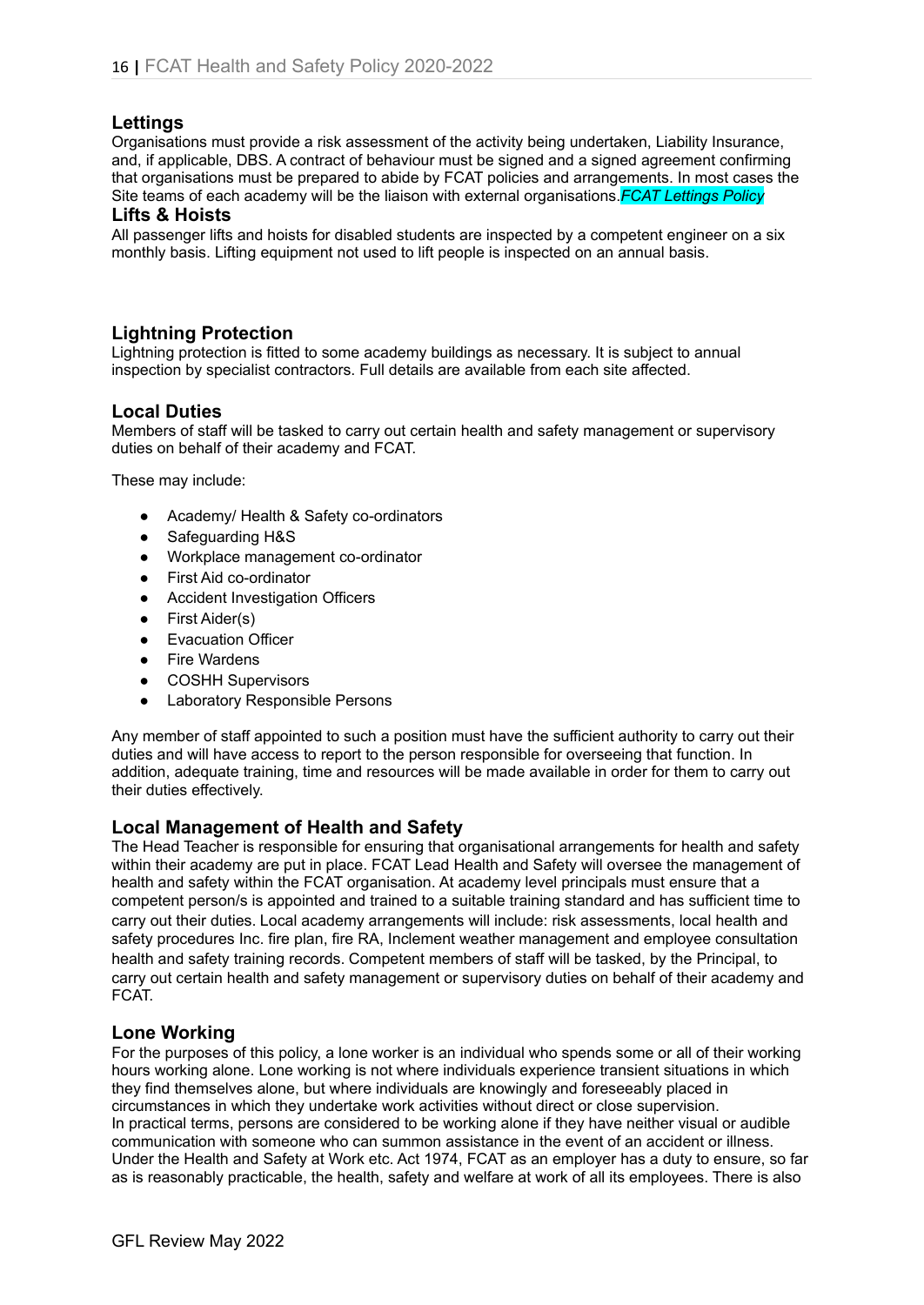contained in the legislation a general duty of care to protect students and members of the public. These requirements are applicable to all work situations, including where staff (and others) are working alone or outside normal working hours.

*FCAT Lone Working Policy*

# **Maintenance / Inspection of Equipment**

All statutory compliance checks of equipment, machinery and other facilities will be carried out with suitably qualified contractors as detailed by the Lead site Supervisor / competent person at each academy. The items to be inspected and frequency will be detailed in the template. The records will be held by the academy and Lead H&S.

# **Managing / Supporting and administering medication to Students**

The Children and Families Act 2014 Section 100 includes a duty for schools / academies to support children with medical conditions. Where children have a disability, the requirements of the Equality Act 2010 will apply. Where children have an identified special need, the SEN Code of Practice will also apply. All children have a right to access the full curriculum, adapted to their medical needs and to receive the on-going support, medicines or care that they require at school to help them manage their condition and keep them well.

*FCAT Managing / Supporting and administering medication to Students Policy*

### **Manual Handling**

(Manual Handling Operations Regulations 1992)

All heavy lifting should be handled by the Site team, who have received the necessary training and have the appropriate equipment.

### **Members of the Public and Visitors**

FCAT must take such care as is reasonable in the circumstances to ensure the health and safety of members of the public and visitors to an academy In order to meet these responsibilities, the academy must take such steps as is reasonable to: -

- Provide safe access/egress,
- Control work processes such that visitors are safeguarded against hazards presented to them by the academy's activities,
- Control hazardous areas by means of excluding or restricting access.

#### *FCAT Visitors Policy*

#### **Members of the public becoming volunteers**

Anyone wishing to become a volunteer, either for a one-off event or on a more regular basis, should contact the Principal's PA in the first instance. Prospective volunteers will then be invited to have an informal chat about the voluntary opportunities available and what each role involves. All our Volunteers will need to have Enhanced DBS/CRB clearance and be able to provide the details of two referees.

*FCAT Volunteer Policy*

#### **Members Use of Academy premises (Lettings)**

Organisations must provide a Risk Assessment of the activity being undertaken, Liability Insurance and, if applicable DBS. A contract of behaviour must be signed, fit for purpose activity forms completed and agree to abide by the Lettings policy. Food and Drink are not allowed in all activity areas. These organisations must be informed of our policies and must be prepared to abide by them. In most cases the Site Team will be the liaison with external organisations.

*FCAT Lettings Policy and Documents*

#### **Minibus**

FCAT minibuses are a valuable resource, which helps to provide students with access to visits and off-site residential, as well as to numerous other extra-curricular activities. It is essential that all users of this resource are aware of all legal and procedural responsibilities pertaining to its use. The aims are to provide clear procedures relating to use of FCAT Minibuses and to ensure that all users of FCAT Minibuses are aware of their legal responsibilities.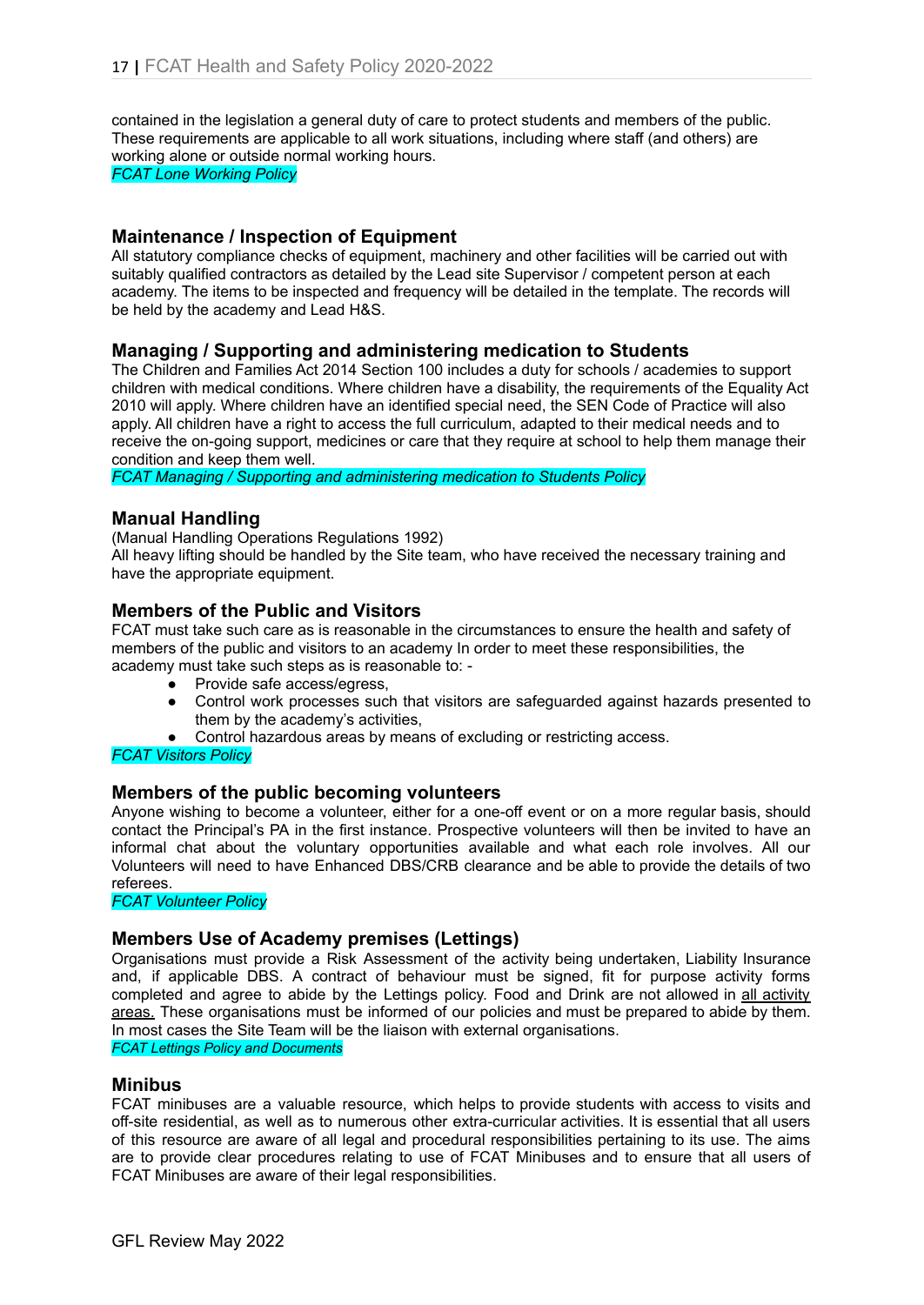#### *FCAT Minibus Policy*

#### **Monitoring**

To monitor the effectiveness of the FCAT Health and Safety Policy internal 6 monthly audits of each academy take place. These inspections are carried out by the competent person/s at each academy. A written record of each inspection and subsequent remedial action is kept and available for scrutiny. Additionally, informal checks of the workplace are undertaken on a regular basis including checking of means of escape, fire doors, fire extinguishers, weekly testing's, water etc. and 6 monthly / annual servicing records of facilities equipment.

FCA Lead Health and Safety will oversee all inspections and conduct audits.

Regular monitoring is conducted through the Health and Safety / Premises meetings held every half term. Formal and informal inspections as well as checks of high risk areas such as workshops are carried out regularly at each academy to ensure that all working procedures detailed in the guidelines and risk assessments are followed e.g. the use of guards on machines, the use of PPE. Each academy is advised to conduct a periodic examination of documents such as risk assessments and training records and to make sure suitable arrangements are in place. Each academy is subject to external audits. These audits mainly focus on a detailed examination of the systems that are in place to effectively manage health and safety within the academy and also check compliance with the FCAT Health and safety Policy by carrying out a tour of selected (by the auditor) areas within the trust.

The FCAT H&S Action Plan is used to identify health and safety objectives and room for improvement. It provides a timetable to ensure that these objectives are met. Monitoring performance is an essential part of effective health and safety management. It involves checking that arrangements and systems are working as they should, for example that:

- Physical controls are in place and working
- Staff have done what they are supposed to do: and
- Review procedures are working

*FCAT H&S Action Plan*

#### **New or Expectant Employee / student**

In line with the Management of Health and Safety at Work Regulations the employing FCAT is required to assess the workplace risks that may affect the health, safety and welfare of any pregnant staff or new mother. This risk assessment will outline the existing control measures designed to safeguard the staff member and her unborn child as well as detail what further action needs to be taken to remove or reduce these risks from occurring. Pregnant staff or new mothers will be required to comply with any changes to their job design; activities etc. in line with any assessment actions, as well as inform their line manager of any concerns that may require the assessment to be reviewed.

#### **Noise and vibration**

Where local assessments indicate that noise or vibration levels may be significant, FCAT Lead Health and Safety should be consulted and a quantitative assessment will be carried out, where indicated. Risk assessments must be reviewed and areas re-surveyed following changes to equipment or noise action levels.

#### **Occupational Health**

Advice should be sought, where necessary, from FCAT HR in connection with occupational health matters including health surveillance.

#### **Personal Protective Equipment**

Where risks cannot be controlled at source, appropriate personal protective clothing and/or equipment will be provided free of charge. (HSWA and Personal Protective Equipment at Work Regulations 11)

#### **Permit to Work**

A Permit to Work system must be used as a Safe System of Work for activities which are determined to present a relatively high level of risk and cannot be controlled by other means. High risk activities include: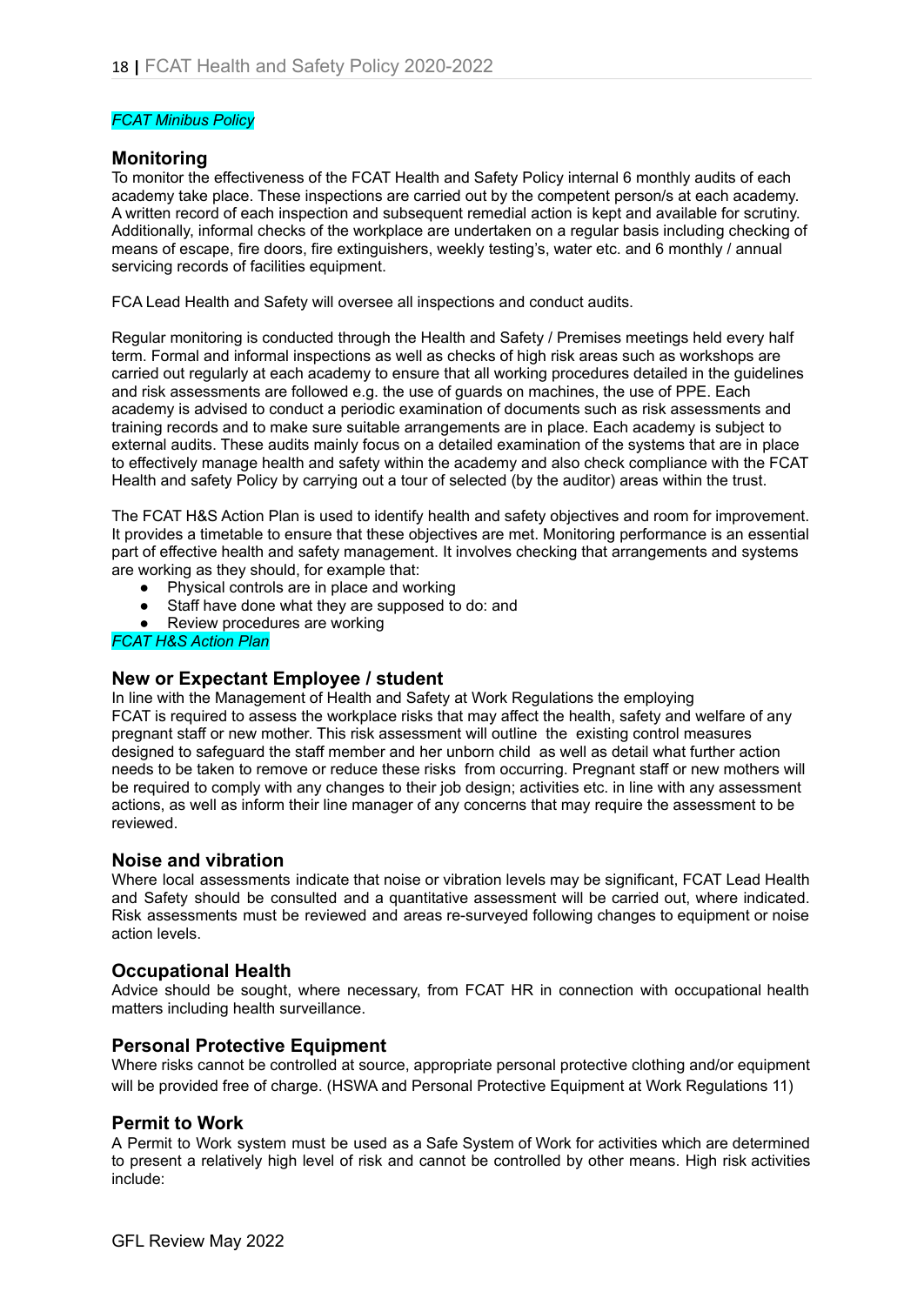- **High Voltage Electricity**
- Hot Work (welding, burning and cutting)
- Confined Spaces

*FCAT Safe Systems of Work Policy*

### **Planning and Development**

Development works must, where applicable, be planned, designed and conducted in accordance with the requirements of FCAT. FCAT shall be responsible for ensuring that risk assessments are conducted for all planned developments and that the risks identified are taken into consideration in any subsequent plans and designs. Designs must take into account the proposed use of a facility including, where appropriate, risks to vulnerable groups such as the disabled or the very young and be constructed according the appropriate standards approved under the Building Regulations. *FCAT Development Safety Policy*

# **Plant**

Systematic inspections of plant and equipment will take place at appropriate intervals to ensure the effective operation of workplace precautions. FCAT, as an employer, will provide equipment for use, from hand tools and ladders to electrical power tools and larger plants. Each academy will demonstrate that arrangements are in place to make sure they are maintained in a safe condition. Maintenance on plant equipment is carried out to prevent problems arising, to put faults right and to ensure equipment is working effectively.

Maintenance will be part of a scheduled planned servicing programme or may have to be carried out at short notice after a breakdown.

The provision and Use of Work Equipment Regulations 1998 (PUWER) require work equipment and plant to be maintained so it remains safe and the maintenance operation is carried out safely in our academies.

# **Playground Supervision**

Appropriate levels of supervision will be maintained in playgrounds as described in the playground risk assessment.

# **Public Events and Entertainments**

Academies must ensure, as far as is reasonably practicable within their control, that all entertainment events occurring at an academy are safe and without risk to health and welfare. Risk assessments must be conducted for all major events including those organised and managed by external bodies. Management in control of premises must ensure that all events are properly licensed by the relevant statutory authority and that any restrictions or directions given by the relevant statutory authority are complied with. Entertainment events shall be controlled, where appropriate, by such means as marshalling, signage, supervision and security.

*FCAT Performance Drama Hall / RA Policy*

# **Preventing Extremism and Radicalisation**

Any prejudice, discrimination or extremist views, including derogatory language, displayed by students, staff, visitors or parents will always be challenged and addressed. The school will work with other agencies, including Social Care, the National College for Teaching and the Police as necessary and appropriate.

*FCAT Preventing Extremism and Radicalisation Policy*

#### **Risk Assessment**

Each academy will maintain a comprehensive set of risk assessments that cover curriculum based activities in school; school visits and the running of the school building and grounds They are all available on the academy group / shared drive for staff to inspect and refer to as necessary. The Head Teacher and delegated H&S Lead at the academy will take steps to ensure that appropriate staff are aware of the risk assessments appropriate to their role and will monitor compliance with control measures specified in the risk assessments All risk assessments are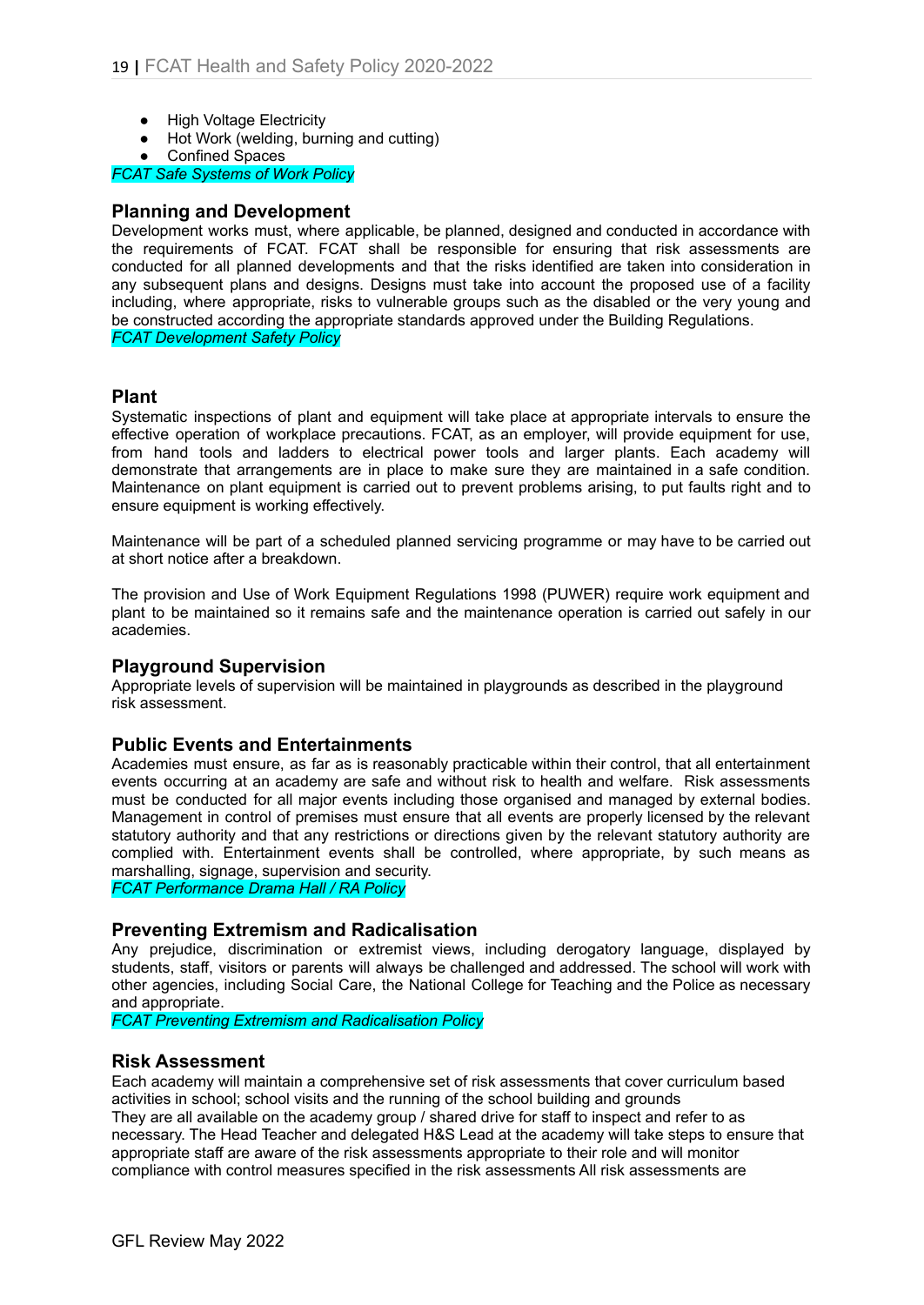reviewed on an annual basis (except risk assessments for school trips which should be reviewed each time the trip takes place)

*FCAT Risk Assessments Policy and Guidance*

# **Risk: Assessment (Task) / Risk Control Measures**

Each Head of Department / Responsible Person / SLT must ensure that all operations and activities within their area of responsibility are assessed locally for risks to health and safety and adequate control measures put in place to ensure that all significant risks are adequately controlled. Risk assessments must be reviewed periodically, and whenever there are significant changes to such operations.

# **Risk: Hierarchy of Controls**

Each academy must ensure that the most appropriate and effective method or methods of risk control are utilised in eliminating or managing risks. Priority must be given to risk control methods in the following order, where appropriate:

Elimination of hazard Substitution with lower hazard or risk **Enclosure** Guarding/Segregation Safe Systems of Work Written Procedures Supervision **Training** Information/Instruction PPE

# **Risk: Factors (Special)**

The following special risk factors should be taken into consideration when risks assessments are conducted:

Age, Gender, Health New or Expectant employee Young Persons at Work Staff and Students with Impairments and Disabilities EYS Risk assessments must be reviewed when a new member of staff or student from a vulnerable group such as those with disabilities joins the academy. *FCAT Equality Policy/ Equality RA*

#### **Review of Risk Assessments**

FCAT Lead Health and Safety will check that local risk assessments are reviewed on a periodic basis or whenever there are any significant changes to the work or legislation

# **Safe Access and Egress**

Management must ensure the safe access and egress to and from all workplaces. The Head of Estates must ensure so far as is reasonably practicable the segregation of vehicular and pedestrian traffic on all FCAT property and that safe walkways are provided where appropriate.

# **Safeguarding: Child Protection**

- To inform all adults working or volunteering within FCAT
- To support the development of safe environments for students to learn, develop and grow
- To safeguard children from extremism and radicalisation and to support PREVENT strategy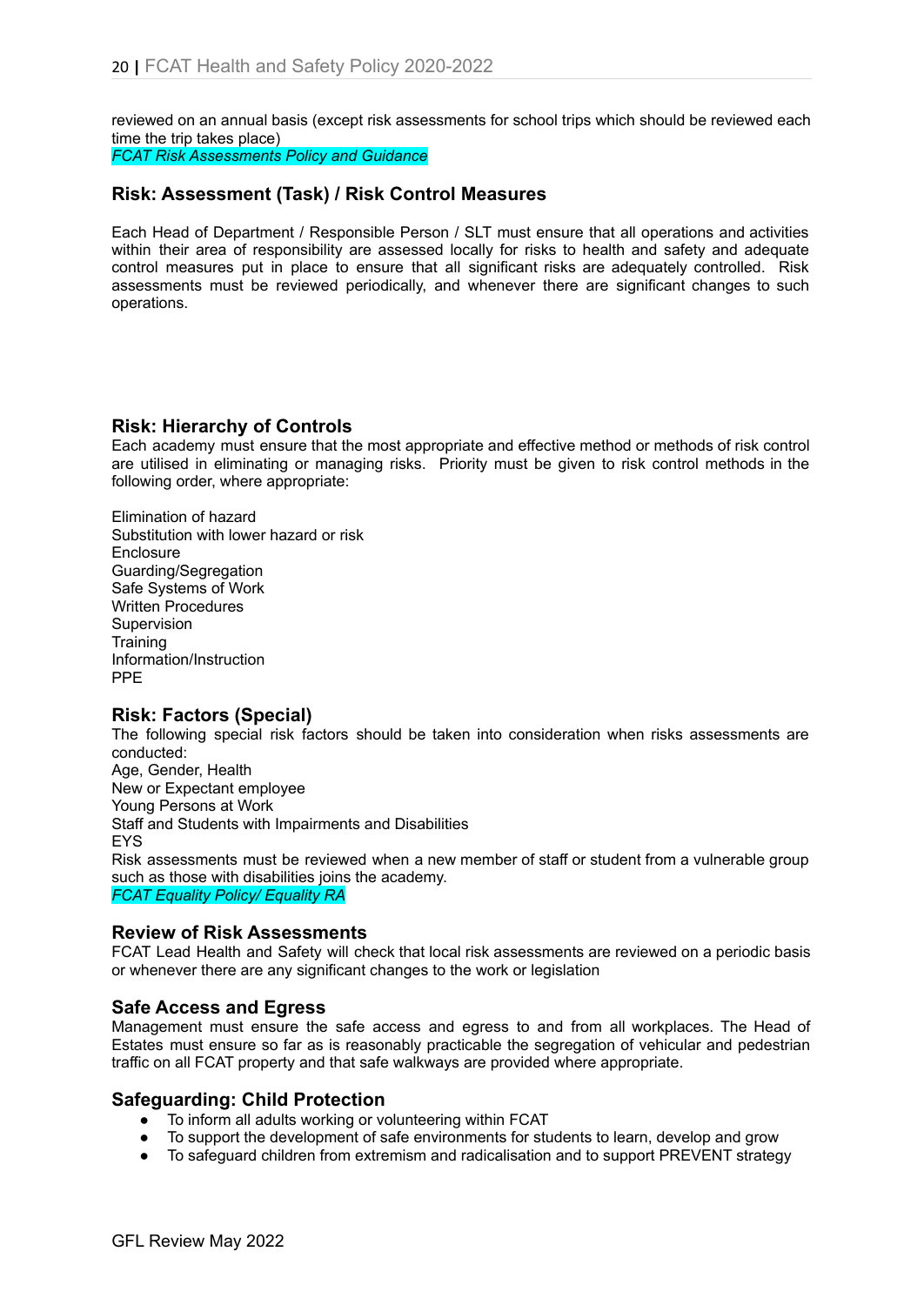# **Science**

It is the duty of all members of the science staff, i.e. teachers / supply staff who work in the department occasionally, technicians and other support staff:

- To take reasonable care for the health and safety of themselves and others who may be affected by their acts or omissions during work;
- To be familiar with the FCAT Science Policy by periodic reference to it
- To look out for revisions
- To follow its provisions
- To co-operate with other members of staff in promoting health and safety.

*FCAT Science Policy*

### **Science: Equipment and resources**

- Fume Cupboards COSHH regulations –testing
- Radioactive Sources (Where applicable) RPA The local rules for the use of ionising radiations have been adapted from the CLEAPSS model in consultation with the RPA
- Pressure vessels 9Where applicable) Autoclaves, pressure cookers and model steam engines need periodic inspection under the Pressure Systems Safety Regulations. Inspection should take place annually.
- Chemicals The task of arranging safe storage of chemicals (and where necessary disposal), including highly-flammable liquids, in accordance with the requirements of the Dangerous Substances and Explosive Atmosphere Regulations (DSEAR) is given to the science technician at each academy (Where applicable) who will ensure that chemicals are stored securely, the risks of fire, explosion and spillage are minimised, labels are readable and that a spill kit is available and properly replenished

### **Security**

This document identifies the key elements of Fylde Coast Academy Trust (FCAT) security management system and the ways in which the security of students, staff, governors, contractors and visitors is applied. It is essential that risks to their security are properly controlled through an effective security management system and commitment at all levels.

*FCAT Security Policy / Survey*

#### **Slips Trips and falls on the Level**

The potential for slips trips and falls within each academy has been risk assessed and appropriate controls have been put in place. This includes working procedures for mopping floors, absorbent floor mats near entrances and regular hazard spotting inspections

#### **Snow and Ice**

A plan has been produced outlining the main pedestrian routes that the site staff will strive to keep open during snowy and icy conditions**.** If it becomes impossible to keep these routes clear the Principal is informed immediately and this information contributes to any decision to close the academy.

*Academy Inclement Weather Plan*

#### **Stress at Work**

Proactive - FCAT templates for Stress Risk Assessment are used in order to identify how levels of stress (caused by work) amongst staff can be reduced Reactive – individuals who are identified to be suffering from excessive levels of stress (caused by work or personal issues) are supported in accordance with FCAT welfare policies.

It is the policy of FCAT to take all reasonable and practicable steps to safeguard the health and safety of its employees at work. FCAT recognises that excessive levels of stress, especially if endured for long periods, can lead to ill health. While FCAT have no control over external factors, the objectives are to:

- Identify sources of harmful levels of stress and prevent, as far as is reasonable and practicable, employees being exposed to harmful levels of stress at work
- Enable staff to recognise, at an early stage, problems which might be related to harmful levels of stress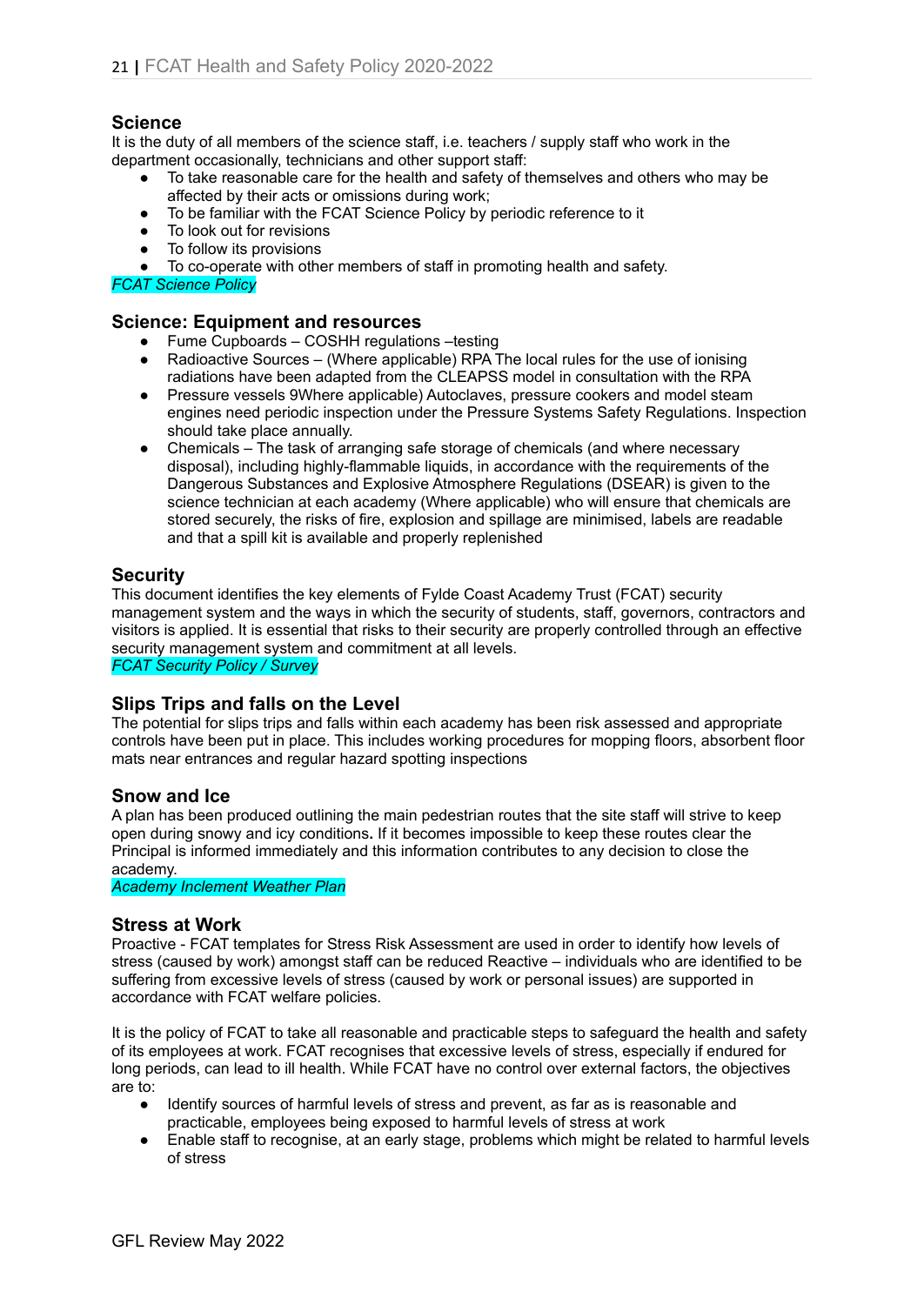● Provide support for those who are suffering ill health due to work related stress and provide assistance

*FCAT Managing the Cause of WorkPlace Stress Policy and Documents*

# **Students (With exceptions Nursery / EYS)**

All students are expected to:

- Exercise personal responsibility for safety of themselves and others
- Observe standards of dress consistent with safety and hygiene
- Observe the safety rules of FCAT including the emergency evacuation procedures
- To tell a member of staff as soon as possible if they become aware of any health and safety issue to another student or person.

### **Supervision of students**

Sensible, safe behaviour will be promoted to students by all members of staff. Dangerous or risky behaviour displayed by students will be addressed and dealt within the academy rules Students will only be allowed into or stay in classrooms under adult supervision appropriate supervision of cloakrooms and toilet access will be in place at busy times

# **Temperature**

Surveys (to measure both high and low temperature levels) are carried out on request with the aid of a temperature logger

### **Traffic Management**

Each Academy will endeavour to:

- Segregate access vehicular and vulnerable (pedestrians & cyclists) traffic
- Design-out vehicular and vulnerable traffic route conflicts, both at access and on-site
- Wherever possible avoid same-access for all

# **Training, Information, Instruction, and Supervision**

Health and Safety Training Needs are assessed as part of an individual's annual review**.** Training needs may also be identified as part of a risk assessment process. Principals are responsible for ensuring that all staff receive sufficient training to enable them to carry out their duties, so far as is reasonably practicable, without risk to health and safety. The Head Teacher must ensure that health and safety training needs are identified for each employee, a training schedule is developed and that training records are maintained within the academy. Refresher training must also be carried out when appropriate. Employees must be given comprehensible information, instruction, training and supervision necessary to ensure their health and safety and that of others. [HSWA, MHSW and other regulations e.g. COSHH]. The H&S Law poster will be displayed. *FCAT Health and Safety Training Policy*

#### **Violence at work**

A risk assessment has been carried out for violence at work and lone working - separate policies and procedures are in place.

*FCAT Abusive Parents Policy*

#### **Volunteer**

Anyone wishing to become a volunteer, either for a one-off event or on a more regular basis, should contact the Principal's PA in the first instance. Prospective volunteers will then be invited to have an informal chat about the voluntary opportunities available and what each role involves. All our Volunteers will need to have Enhanced DBS clearance and be able to provide the details of two referees.

*FCAT Volunteer Policy*

#### **Weapons**

It is illegal to carry knives or other offensive weapons on and around Academy premises. The presence of weapons, or items which could potentially be offensive weapons, in the academy would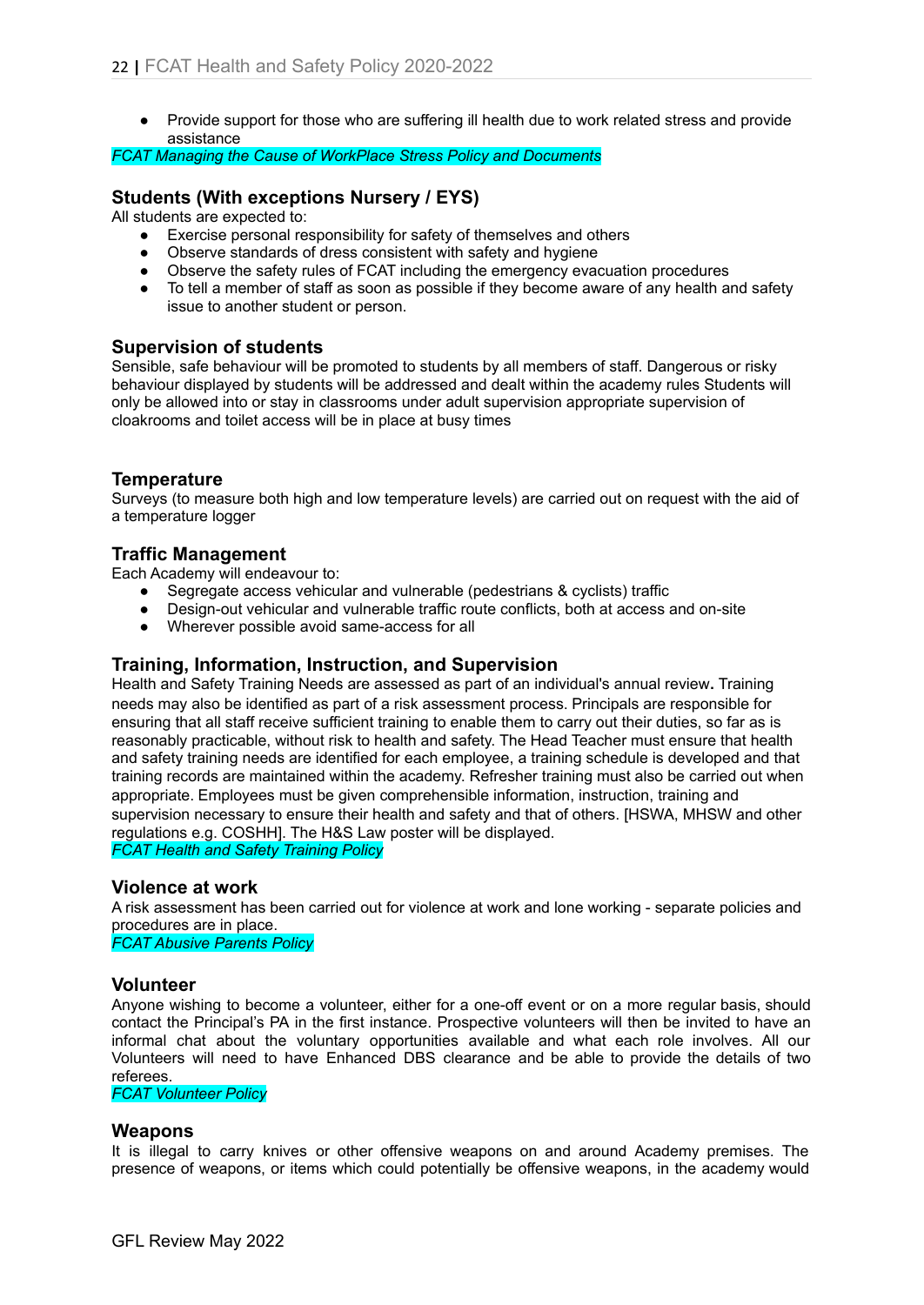not only create unacceptable risks of bullying, injury or death, but also create a climate that undermines the educational purposes within the FCAT organisation. It is therefore Academy Policy to forbid the possession, custody and use of weapons in, on, or around the Academy premises and during Academy activities.

*FCAT Weapons Policy*

#### **Welfare**

Sufficient toilet facilities are available for both employees and students, which include adequate hand washing / hand drying facilities. Students have access to drinking water throughout the day. There is adequate provision of heating, lighting and ventilation which is monitored and maintained by the (Lead Site supervisor / Head of Estates/ FCAT Premises Committee). All glazing is either safety glazing or safety film has been applied. Broken windows are replaced with safety glazing.

### **Working at Height**

Working at heights risk assessments have been completed. Appropriate record keeping and safe systems of work are kept in the working at heights file. All site/caretaking staff who undertake working at heights have been on a half day training course.. Work at heights must be avoided so far as reasonably practicable from untrained employees.

#### **Workplace Risk Assessment**

All workplaces will be assessed to ensure so far as is reasonably practicable that they are safe and without risks to health and with facilities and that arrangements are adequate for the welfare of those persons using the premises.

#### **Work Equipment**

Lead Site / Head of Departments / must ensure that the risks to health and safety in the operating and use of equipment at work are properly assessed and controlled in accordance with the Provision and Use of Work Equipment and other applicable regulations must ensure that equipment used is designed and constructed in compliance with the essential requirements of any relevant European Community directives and the Provision and Use of Work Equipment Regulations (HSE) and is suitable for its intended use.

*FCAT Safety of Work Equipment Policy*

#### **Workplace Equipment Maintenance**

The Academy / Lead Site Supervisor must ensure that any plant and machinery within their control or responsibility is properly maintained and, so far as is reasonably practicable, is safe to use.

#### **Work Placement**

A risk assessment must be undertaken in the planning of all work placements. The nature of the work placement will determine the element of risk. The Academy / External approved provider will carry out the Risk Assessment. Procedures will follow the guidance contained FCAT Safeguarding Policy. *FCAT Work Placement Risk Assessment and documents*

#### **Workplace Inspections**

Delegated Competent Persons from each academy must ensure that regular housekeeping inspections and statutory inspections are carried out and evidenced to ensure workplaces are maintained to a sufficient standard especially with regards to means of escape and fire safety.

#### **Workplace Management**

The Principal must ensure that there are organisational measures in place within their academy to ensure their academy is safe as far as is reasonably practicable.

The Principal must ensure that a member of staff is given the responsibility for the co-ordination of workplace health and safety matters for each workplace occupied by the Academy, including parts of buildings and shared workplaces. This co-ordinator must, amongst other things, ensure that the workplace is maintained with respect to the lighting, electrical installation, heating and ventilation, that there is a system in place for workplace risk assessment, reporting defects and, in the event of a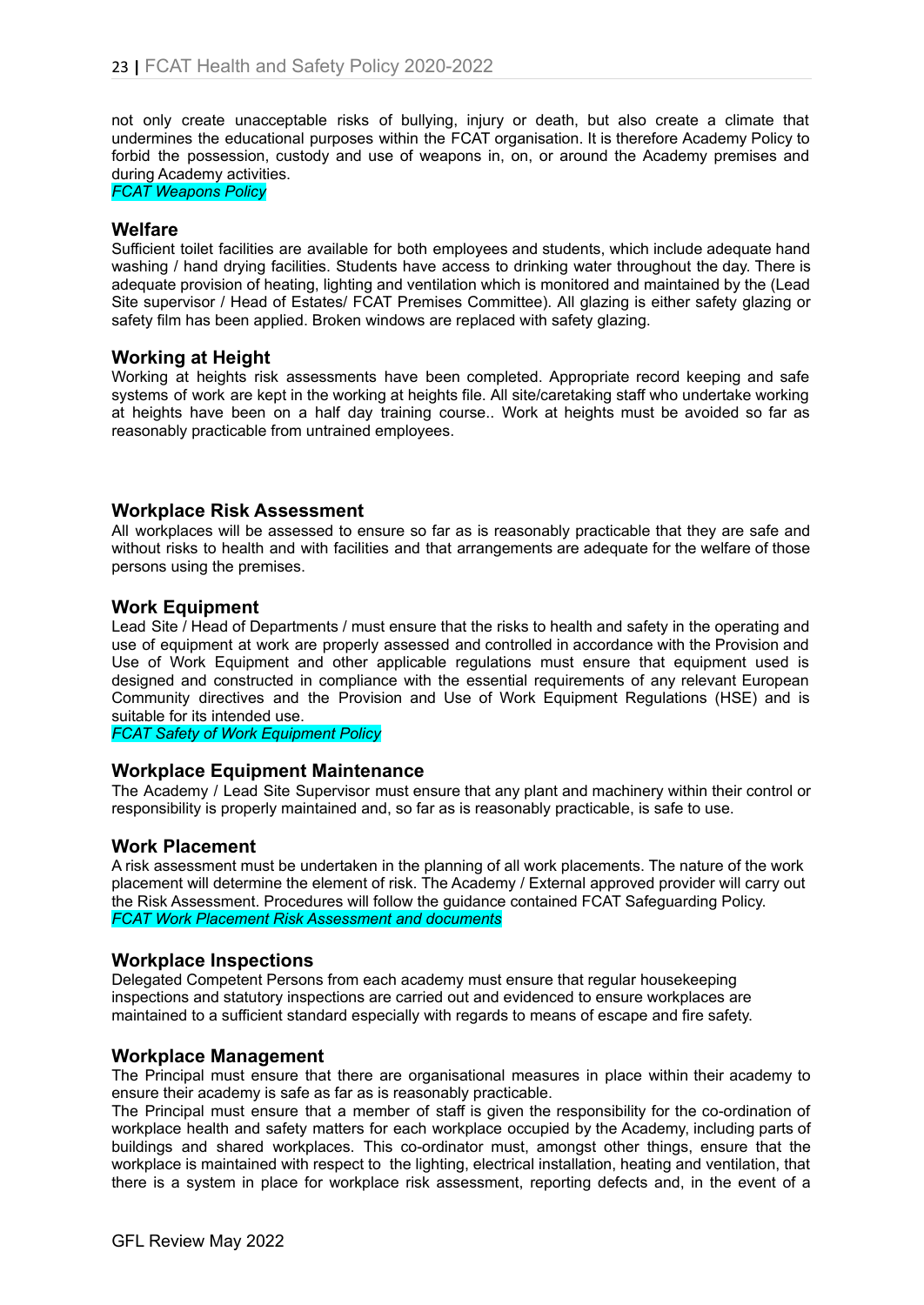shared workplace, that there is appropriate liaison with other building users. This role may be combined with that of the Lead Site Supervisor but only where the Lead Site Supervisor is able and competent to carry out this role.

### **Workplace Statutory Examinations**

All Staff / Heads of Department must ensure that all equipment within their control, and which is to be maintained by the academy, is notified to the Lead Site Supervisor for inclusion in the testing regime.The academy site team must ensure that all equipment requiring statutory testing receives periodic testing at the appropriate time. Each academy must ensure that a register of all equipment owned and/or maintained by the trust which requires statutory testing is maintained.

# **Appendix A Overview of FCAT Health and Safety Policy**

The statutory responsibility for ensuring the health and safety of students, Staff and Visitors, so far as is reasonably practicable, lies with the FCAT Trust.

FCAT will ensure, as far as is reasonably practicable, that students, staff and visitors are not exposed to risks to their health and safety in an academy and during off-site visits. FCAT will have a health and safety policy and arrangements to implement it. FCAT will assess the significant risks of all activities, introduce measures to manage those risks and tell their employees about the measures.

FCAT has the power to ensure that its health and safety policy is carried out. It will provide health and safety guidance to academies and ensure that staff members who are delegated tasks such as risk assessment and risk management are competent to carry them out. If risk assessment shows that training is needed FCAT will make sure this takes place. FCAT will fulfil its statutory duty by monitoring how well its academies and staff are complying with its Health and Safety Policy and associated policies.

Employees have health and safety duties as well as employers. This reflects the fact that for good safety management it is essential for the employer and employees to work together.

#### **Staff must:**

• Take reasonable care for the health and safety of students while at work

• Co-operate with their employer and the Principal / Academy Council as far as necessary to enable compliance with the above duties.

- Follow instructions from the employer on health and safety matters
- Carry out activities in accordance with school policies, training and instructions.
- Inform delegated staff of any serious risks or hazards.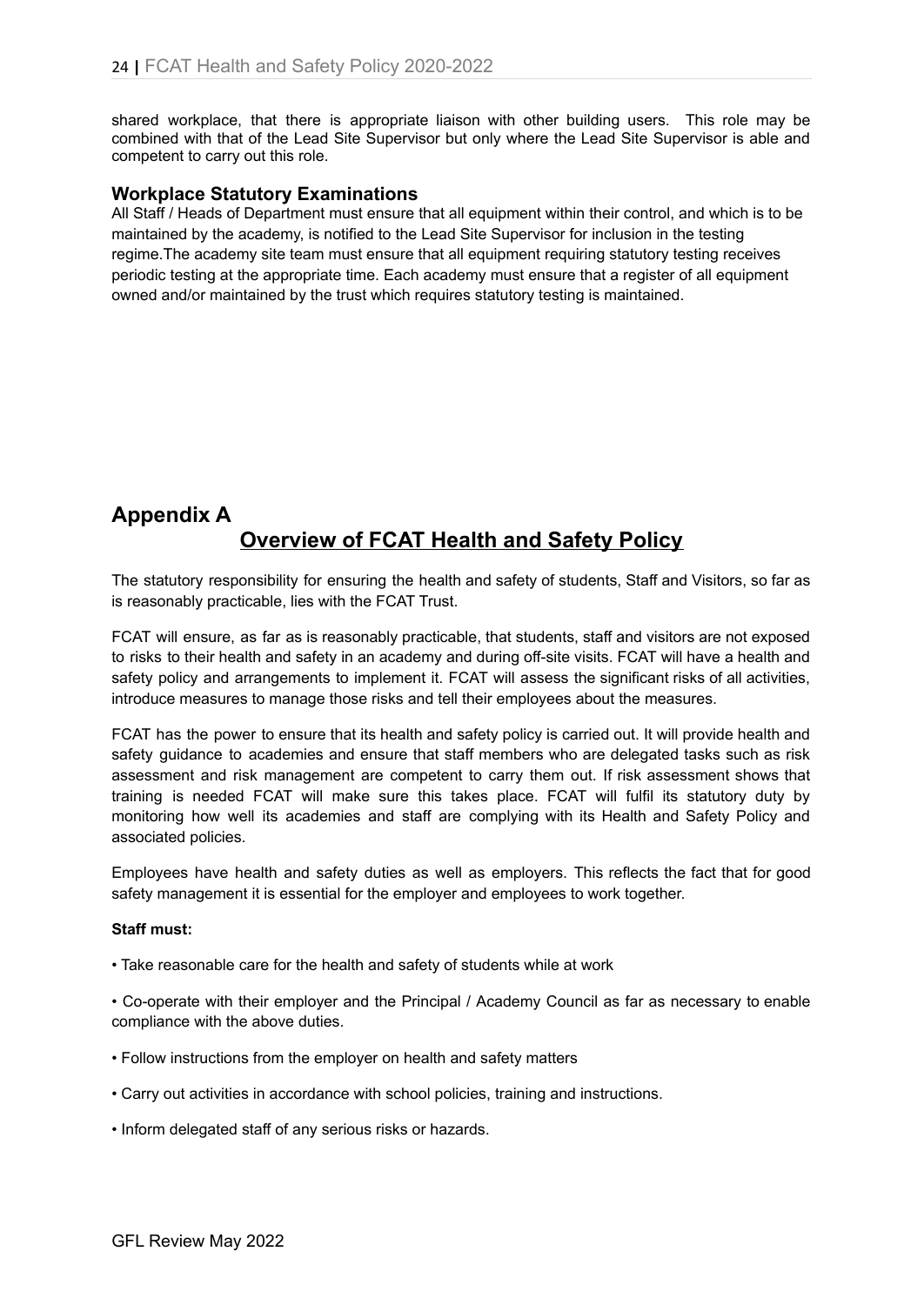# **It shall be the duty of every employee whilst at work:-**

'To take reasonable care of their own health and safety and of any other person who may be affected *by their acts or omissions and to co-operate with their employer so far as is necessary to enable FCAT to meet their requirements with regards to any statutory provisions'*

# **The expectation is that all employees and Academy Council members familiarise themselves with the full**

# **FCAT Health and Safety Policy**

**Appendix B**

Policy Reference: FCAT Abusive Parents Policy FCAT Accessibility Policy FCAT Administering Medicines Policy FCAT Accident, Incident and Investigation Policy and Procedures FCAT Accident Reporting and first Aid procedures FCAT Attendance Management Policy FCAT Contractor Policy / FCAT Asbestos Policy FCAT Development Safety Policy FCAT Equality Policy/ Equality RA FCAT Gender Reassignment Policy FCAT Guidance for Display Screen Equipment FCAT Health and Safety Training Policy FCAT Infection Control Policy FCAT Lettings Policy and Documents FCAT Lone Working Policy FCAT Managing the Cause of WorkPlace Stress Policy and Documents FCAT Managing / Supporting and administering medication to Students Policy FCAT Minibus Policy FCAT Performance Drama Hall / RA Policy FCAT Preventing Extremism and Radicalisation Policy FCAT Risk Assessments Policy and Guidance FCAT Safety of Work Equipment Policy FCAT Safe Systems of Work Policy FCAT Security Policy FCAT Sickness Absence Policy FCAT Visits Policy / FCAT Missing Student Policy FCAT Visitors Policy FCAT Volunteer Policy FCAT Weapons Policy FCAT Work Placement Risk Assessment and documents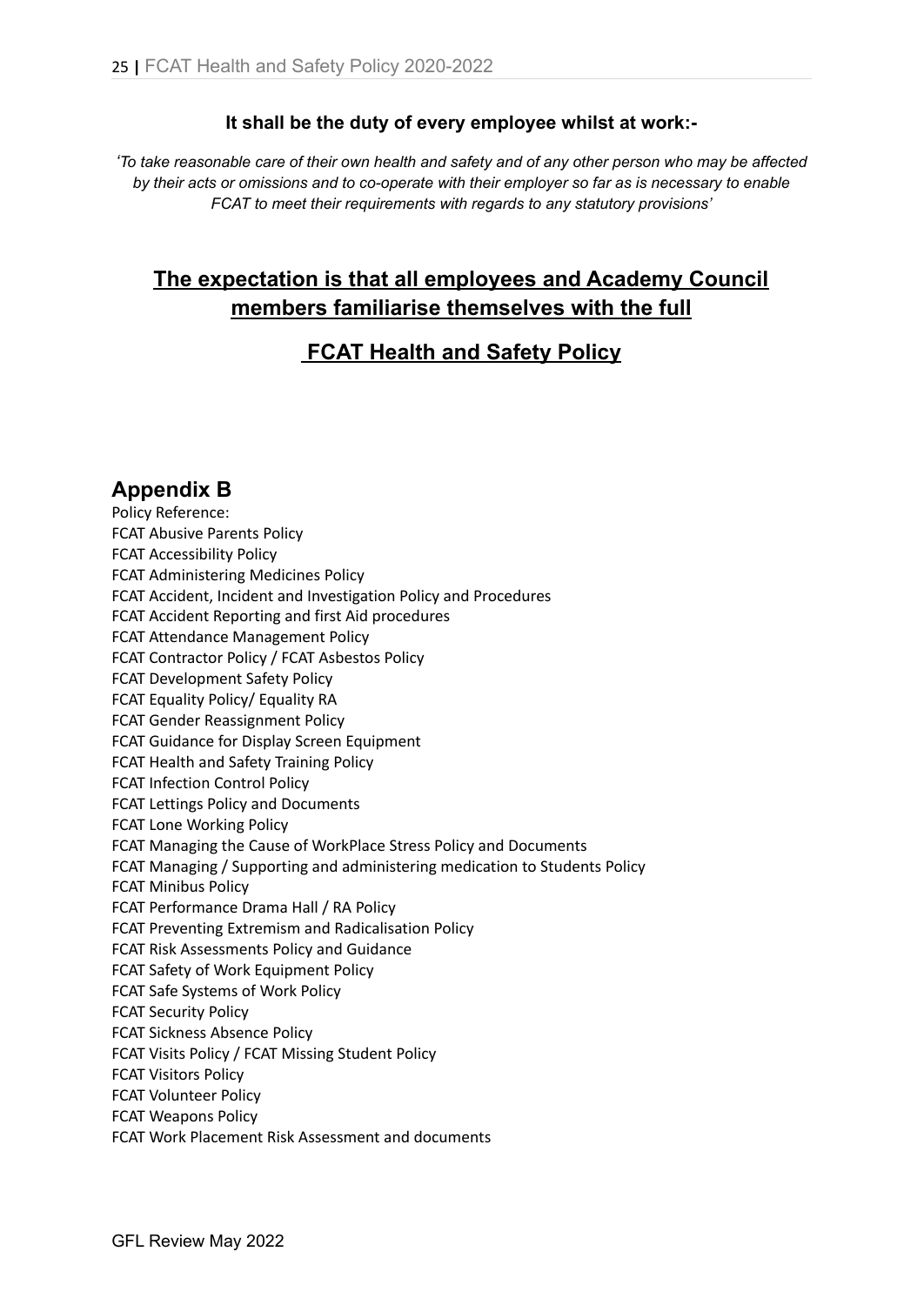Local: Academy Lockdown Policy, Academy Emergency Plan, Academy Fire / Evacuation Plan, Academy Inclement Weather Plan

| Date:                     | <b>Policy/Activity:</b>              | <b>Assessor:</b> |
|---------------------------|--------------------------------------|------------------|
| May 15 <sup>th</sup> 2020 | <b>FCAT Health and Safety Policy</b> | Gary Fletcher    |

| Number         | <b>Protected Characteristics</b>                                             | Any<br>Concerns<br>Arising? | <b>Details of Concerns</b>   | Recommendations                                                                                                                       |
|----------------|------------------------------------------------------------------------------|-----------------------------|------------------------------|---------------------------------------------------------------------------------------------------------------------------------------|
| 1              | <b>Disability</b>                                                            |                             | Information<br>accessibility | <b>Make</b><br><b>of</b><br>a<br>range<br>accessibility<br>tools<br>available e.g. 'text to<br>audio', large text, etc. as<br>needed. |
|                | Example: physical disabilities,<br>learning difficulties or medical<br>needs |                             | Accessibility                | accessibility<br>Keep<br>arrangements<br>under<br>review                                                                              |
|                | Young carer/carer                                                            |                             |                              |                                                                                                                                       |
| $\overline{2}$ | <b>Gender</b>                                                                |                             | <b>Information</b>           | <b>FCAT Gender Policy</b>                                                                                                             |
|                | Females/Males                                                                |                             |                              |                                                                                                                                       |
| 3              | <b>Sexual Orientation</b>                                                    |                             |                              |                                                                                                                                       |
|                | Example: Gay, Lesbian                                                        |                             |                              |                                                                                                                                       |
| 4              | <b>Gender Reassignment</b>                                                   |                             |                              | <b>Gender</b><br>Reassignment<br><b>Policy</b><br>(Staff / Student)                                                                   |
|                | Gender Reassignment                                                          |                             |                              |                                                                                                                                       |
| 5              | <b>Race/Ethnic Group</b>                                                     |                             |                              |                                                                                                                                       |
|                | Example:<br>Black,<br>Asian,<br>Chinese, etc.                                |                             |                              |                                                                                                                                       |
| 6              | <b>Pregnancy/Maternity</b>                                                   |                             |                              |                                                                                                                                       |